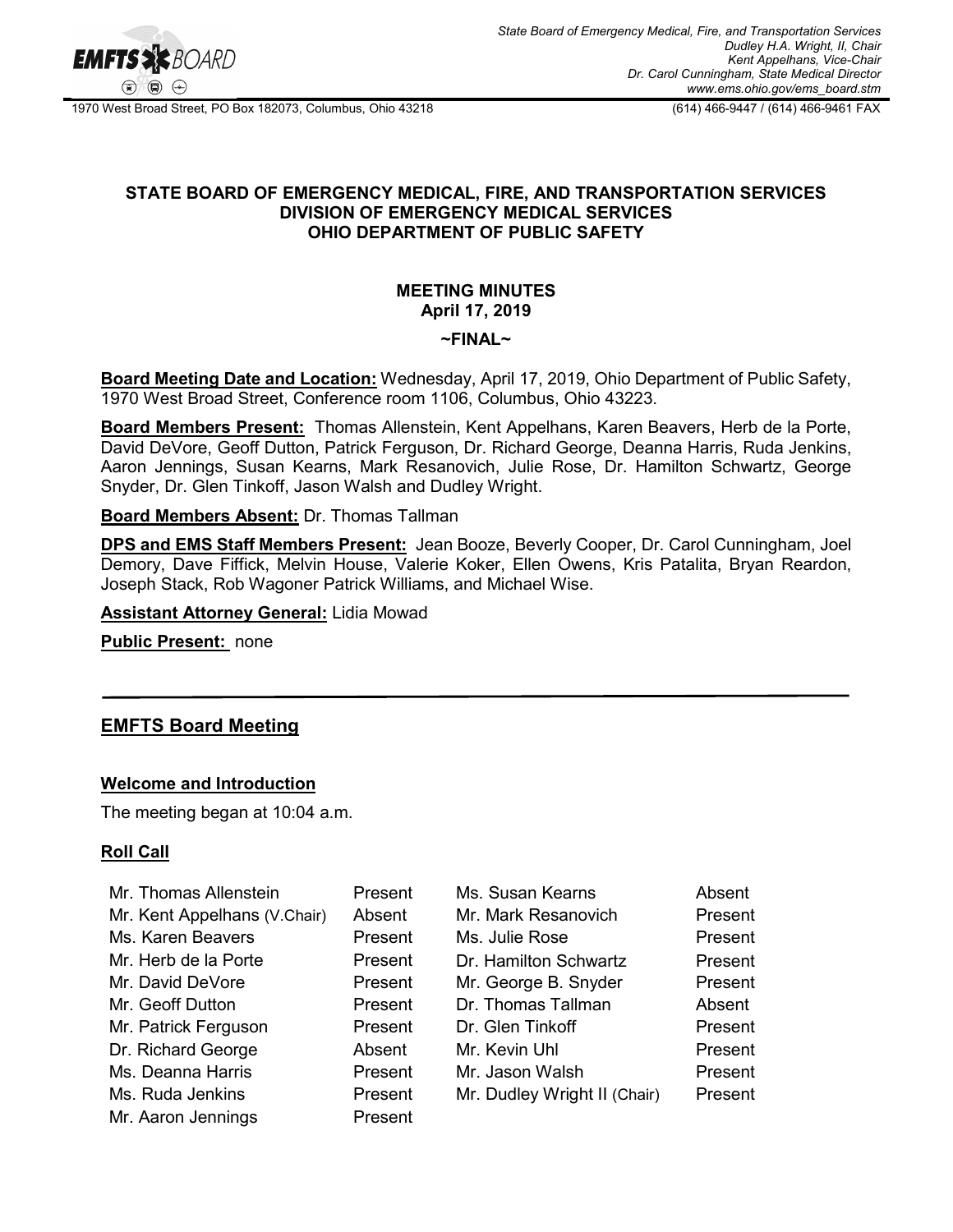### **Open Forum**

Executive Director House introduced Thomas Stickrath, Director of the Ohio Department of Public Safety. Director Stickrath thanked the EMFTS Board members for their service to Ohio and stated that he looks forward to working with the Board in the years to come.

Mr. Wright inquired if there were any guests who would like to address the Board. No other guests were present.

#### **Consent Agenda**

Mr. Wright requested a motion to approve the Consent Agenda items that were distributed prior to the meeting including the February 12, 2019 EMFTS Board retreat meeting minutes, the February 13, 2019 EMFTS Board retreat meeting minutes, February 14, 2019 EMFTS Board meeting minutes, the Certificates of Accreditation, the February 90-Day Extension requests, the March 90-Day Extension requests, the February 2019 EMS Certifications and the March 2019 EMS Certifications.

It was noted that the Certificates of Approval were pulled from the Consent Agenda and will be presented during the EMS Education Section report.

Mr. Allenstein suggested corrections to page 8 of the February 14, 2019 EMFTS Board meeting, two motions states that Mr. Wright abstained and where it should be Mr. Allenstein.

*ACTION: Motion to approve the Consent Agenda items that were distributed prior to the meeting including the February 14, 2019 EMFTS Board meeting minutes with correction on page 8, the motion Mr. Wright abstained; change to Mr. Allenstein, the February 12, 2019 Board retreat meeting minutes, the February 13, 2019 EMFTS Board retreat meeting minutes, the Certificates of Accreditation, the February 90-Day Extension requests, the March 90-Day Extension requests, the February 2019 EMS Certifications and the March 2019 EMS Certifications.* 

Mr. Allenstein – First. Mr. Snyder – Second. None opposed. None abstained. **Motion approved.**

#### **Summary Suspension and Report and Recommendations**

Mr. Wright introduced himself as the Chair of the State Board of Emergency Medical, Fire, and Transportation Services. The proceedings were called to order at 10:12 a.m. on April 17, 2019 at the Ohio Department of Public Safety, 1970 West Broad Street, Columbus, Ohio.

#### **Roll Call**

| Mr. Thomas Allenstein        | Present | Ms. Susan Kearns             | Absent  |
|------------------------------|---------|------------------------------|---------|
| Mr. Kent Appelhans (V.Chair) | Absent  | Mr. Mark Resanovich          | Present |
| Ms. Karen Beavers            | Present | Ms. Julie Rose               | Present |
| Mr. Herb de la Porte         | Present | Dr. Hamilton Schwartz        | Present |
| Mr. David DeVore             | Present | Mr. George B. Snyder         | Present |
| Mr. Geoff Dutton             | Present | Dr. Thomas Tallman           | Absent  |
| Mr. Patrick Ferguson         | Present | Dr. Glen Tinkoff             | Present |
| Dr. Richard George           | Absent  | Mr. Kevin Uhl                | Present |
| Ms. Deanna Harris            | Present | Mr. Jason Walsh              | Present |
| Ms. Ruda Jenkins             | Present | Mr. Dudley Wright II (Chair) | Present |
| Mr. Aaron Jennings           | Present |                              |         |

It was noted for the record that a majority of the members of the Board are present.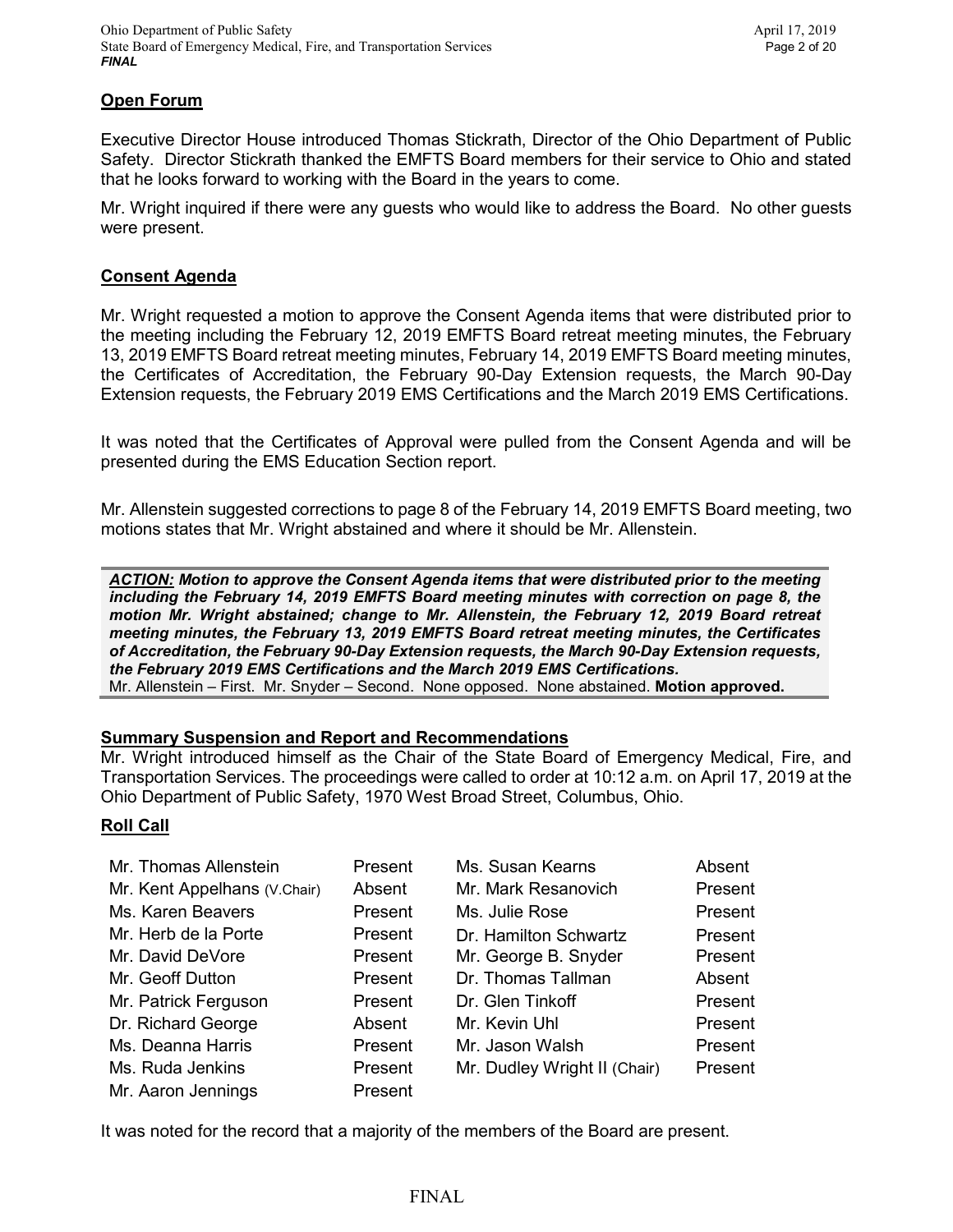## **EMS Report and Recommendations**

- **EMS Case No. 2015-323-E300, Kaine J. O'Malley, Certification No. 130603**
- **EMS Case No. 2017-637-E300, Nathaniel D. Knierien, Certification No. 138263**
- **EMS Case No. 2018-623-E100, Bill L. Bitters, Certification No. 141184**

Mr. Wright recognized Assistant Attorney General Lidia C. Mowad for the purpose of providing a brief synopsis of the case and the recommendation for disciplinary action.

## **EMS Report and Recommendation Synopsis**

- **EMS Case No. 2015-323-E300, Kaine J. O'Malley, Certification No. 130603.** Mr. O'Malley failed to complete continuing education hours and failed to submit sufficient proof of continuing education hours. He was under a Consent Agreement for previous noncompliance with the continuing education requirements from 2015. This matter came to hearing on December 10, 2018 and the Hearing Examiner recommended that the Board either refuse to renew or suspend renewal for 90 days. This recommendation is based on the following facts with the two options. Mr. O'Malley opted to enter into a Consent Agenda with the Board in 2015. He had 3 years from 2015 until 2018 to complete the required education. Upon renewal he attested that he had completed all of the requirements. The Division followed-up on the mandatory audit and found that Mr. O'Malley did not complete the required 40 hours. Once Mr. O'Malley was given a Notice of Opportunity for hearing he rushed to complete all 40 hours in the month of December, right before his December 10, 2018 hearing. He had insufficient evidence at the hearing; however, he was given an additional chance to supplement the record with his required proof. He submitted proof that was dated immediately before and after the hearing date to become compliant. The recommendation is to refuse to renew his EMT certificate for failure to complete continuing education hours and failure to submit sufficient proof.
- **EMS Case No. 2017-637-E300, Nathaniel D. Knierien, Certification No. 138263.** Mr. Knierien failed to pay a fine that he agreed to pay in a prior 2017 Consent Agreement based on non-compliance with the continuing education requirements. This matter came to hearing on December 14, 2018 and the Hearing Examiner recommended that the renewal application be denied because he voluntarily agreed to pay the fine. Since the hearing and the issuance of the Report and Recommendation, Mr. Knierien contacted the Division and indicated his preference to forfeit his certificate due to his inability to pay the fine. The recommendation is to permanently revoke Mr. Knierien's EMT certification.

## • **EMS Case No. 2018-623-E100, Bill L. Bitters, Certification No. 141184.**

Mr. Bitters is a certified EMT; however, the Board summarily suspended his certificate at the October 2018 meeting. The fire chief reported to the Division of EMS that Mr. Bitters is registered as a Tier I sex offender in Noble County. The subsequent investigation by the Division revealed that Mr. Bitters had two felony convictions for importuning and gross sexual imposition. These convictions were the result of Mr. Bitters providing alcohol to numerous juveniles and then making sexual comments and coercing two juvenile girls into a trailer where he solicited sexual favors for providing the alcohol. A request for hearing was made and was held on December 21, 2018. A report and recommendation affirmed the summary suspension because Mr. Bitters pled guilty to and was convicted of all of the above and is registered as a Tier I sex offender and attested on his renewal applications that he did not have any convictions. The recommendation is to permanently revoke Mr. Bitters' EMT certification.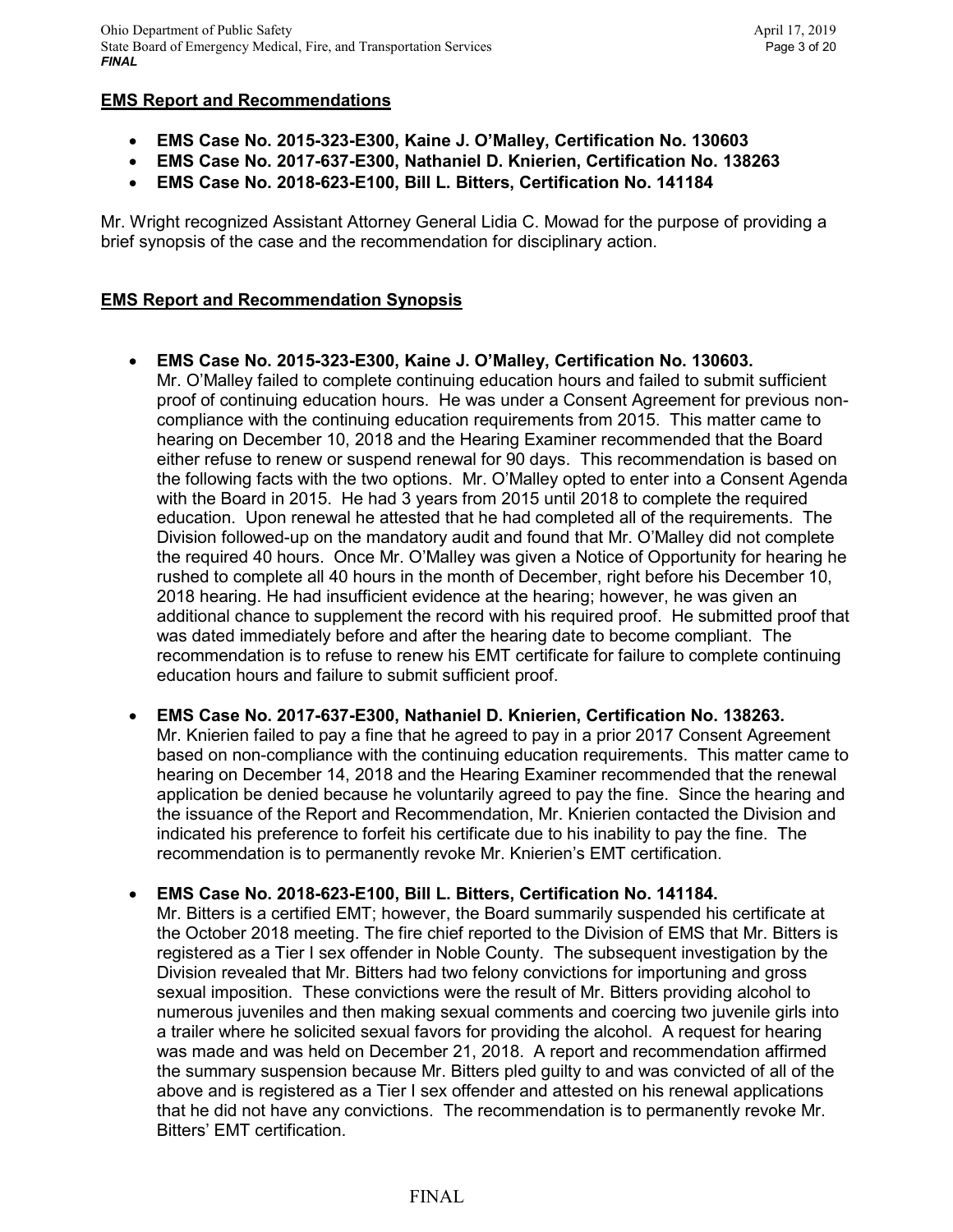## **EMS Goldmans**

These proceedings were held before the Board pursuant to Goldman v. State Medical Board of Ohio where the respondents did not properly request a hearing in the cases. The individuals named did not have the ability to present written or oral testimony; however, they may be present to hear the proceedings and outcome.

All Board members received the sworn affidavits and accompanying exhibits for the Goldman proceedings from the EMS investigators. The affidavits contained the evidence and testimony upon which was deliberated.

There were five adjudications. The proceedings were in the matters of:

- *EMS Case No. 2017-145-BE100, Joseph M. Ruhlin, Certificate No. 96078*
- *EMS Case No. 2017-161-BE100, Jason M. Zehe, Certificate No. 155454*
- *EMS Case No. 2017-364-E100, Tami K. Ferris, Certificate No. 127185*
- *EMS Case No. 2018-99-BE100, Enrique D. Green, Certificate No. 154527*
- *EMS Case No. 2018-358-BE100, Edward C. Harden, Certificate No. 132753*

Mr. Wright recognized Assistant Attorney General Lidia C. Mowad for the purpose of providing a brief synopsis of the case and the recommendation for disciplinary action.

### **EMS Goldmans Synopsis**

### • *EMS Case No. 2017-145-BE100, Joseph M. Ruhlin, Certificate No. 96078.*

Mr. Ruhlin is a certified Emergency Medical Technician. On or about March 27, 2017 the Division became aware of a media report that the Respondent had been charged with felony theft for stealing union funds while acting as the union treasurer. On January 30, 2018, in the Summit County Court of Common Pleas, Mr. Ruhlin pled guilty to and was convicted of Tampering with Records, a third-degree felony. He was sentenced to two years in prison and restitution to the union fund in the amount of \$398,497.77. A Notice for Opportunity for Hearing was sent via certified mail on December 24, 2018; however, Mr. Ruhlin did not request a hearing. Due to the foregoing conviction of two felonies, the recommendation is that the Board permanently revoke Mr. Ruhlin's EMT certificate.

• *EMS Case No. 2017-161-BE100, Jason M. Zehe, Certificate No. 155454.*

Mr. Zehe is a certified Emergency Medical Technician. On March 25, 2017, Mr. Zehe selfreported that he had been convicted for domestic violence. After opening an investigation, the Division discovered the convictions in the Mentor Municipal Court for domestic violence and violation of protection order. In the Lake County Court of Common Pleas he was convicted of violating a protection order and in another case he was convicted of domestic violence and violating a protection order. These all involved interactions with Mr. Zehe's spouse and he only disclosed the misdemeanor domestic violence conviction. A Notice of Opportunity for Hearing was sent on April 18, 2018 via certified mail. He did not request a hearing. Due to the foregoing, the recommendation is that the Board permanently revoke Mr. Zehe's EMT certificate.

## • *EMS Case No. 2017-364-E100, Tami K. Ferris, Certificate No. 127185.*

Ms. Ferris is a certified Emergency Medical Technician. She submitted a renewal on January 1, 2018. The Division received information from her employer about a conviction. After an investigation the Investigation Unit discovered that Ms. Ferris plead guilty and was convicted of conveyance of drugs of abuse onto grounds of a specified governmental facility, a thirddegree felony in Scioto County Court of Common Pleas. Ms. Ferris's conviction was due to her passing balloons of oxycodone to an inmate at the Southern Ohio Correctional Facility.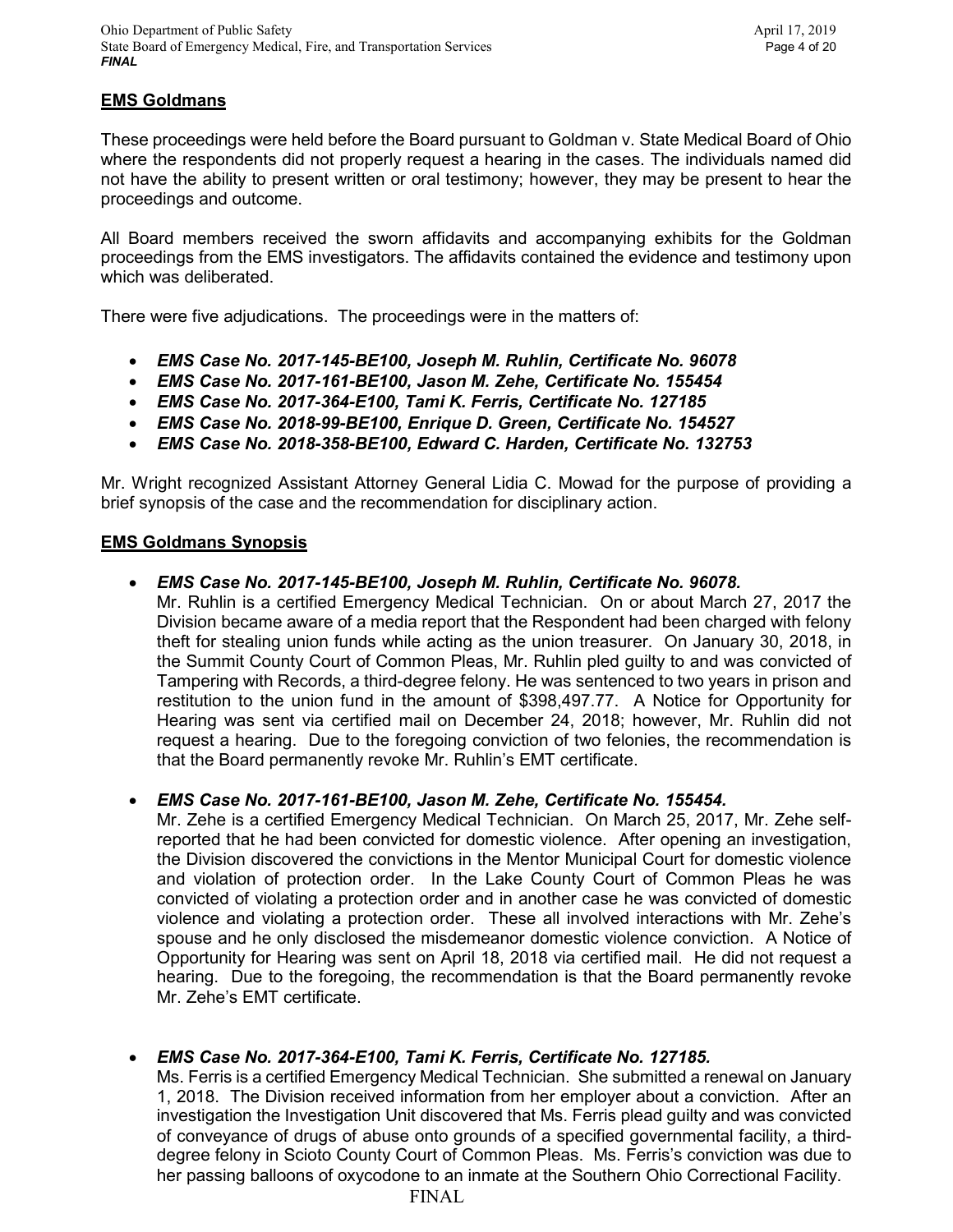Ms. Ferris contacted the Division after her release from prison, claiming she had not received the notice. A new Notice of Opportunity for a Hearing was sent to a new address that she provided that was delivered via certified mail on February 21, 2019. She did not request a hearing. Due to the forgoing, the recommendation is that the Board permanently revoke Ms. Ferris's EMT certificate.

## • *EMS Case No. 2018-99-BE100, Enrique D. Green, Certificate No. 154527.*

Mr. Green is a certified paramedic. The Division became aware of a media report that the Respondent was charged for shooting another person during an altercation. The Division investigated and found that Mr. Green was convicted of two counts of felonious assault with the firearm specification on June 29, 2018 in the Summit County of Common Pleas Count. A Notice of Opportunity for Hearing was sent via certified mail on December 24, 2018; however, it was returned. The notice was then sent with proof of certificate of mailing. Mr. Green did not request a hearing. The recommendation is that the Board permanently revoke Mr. Green's paramedic certificate.

## • *EMS Case No. 2018-358-BE100, Edward C. Harden, Certificate No. 132753.*

Mr. Harden is an advanced emergency medical technician. He filed his renewal application and advised he had a pending sexual battery charge. The Division confirmed that on August 18, 2017 in the Geauga Common Pleas Court he pled guilty to and was convicted of two counts of gross sexual imposition which was pled down from the original changes of sexual battery. A Notice of Opportunity for Hearing was issued on October 17, 2018 via certified mail that was delivered December 27, 2018. Mr. Harden did not request a hearing. The recommendation is that the Board permanently revoke Mr. Harden's advanced emergency medical technician certificate.

Having heard AAG Mowad's synopses and recommended disciplinary actions for the cases, Mr. Wright requested a motion to admit the sworn affidavits and the accompanying exhibits in the aforementioned cases into evidence.

*ACTION: Motion to admit the sworn affidavits and accompanying exhibits in the aforementioned case into evidence.* Mr. de la Porte – First. Ms. Beavers – Second. None opposed. None abstained. Motion approved.

There being no further evidence to come before the Board, the proceedings closed at 10:30 a.m.

Mr. Wright requested a motion to recess the meeting for the purpose of entering into quasi-judicial deliberations on the following matters pursuant to Ohio Revised Code Chapter 119 and that are required to be kept confidential under R.C. 4765.102(B). The Board will reconvene following deliberations.

*ACTION: Motion to adjourn and go into private session for the purpose of quasi-judicial deliberation on these matters pursuant to ORC Chapter 119 and that are required to be kept confidential under R.C. 4765.102(B).* Mr. Snyder– First. Ms. Rose – Second. None abstained. None opposed. Motion approved.

**\*\*Please note that Dr. Richard George arrived at 10:25 am; therefore, he will abstain from all Report and Recommendation and Goldman motions.**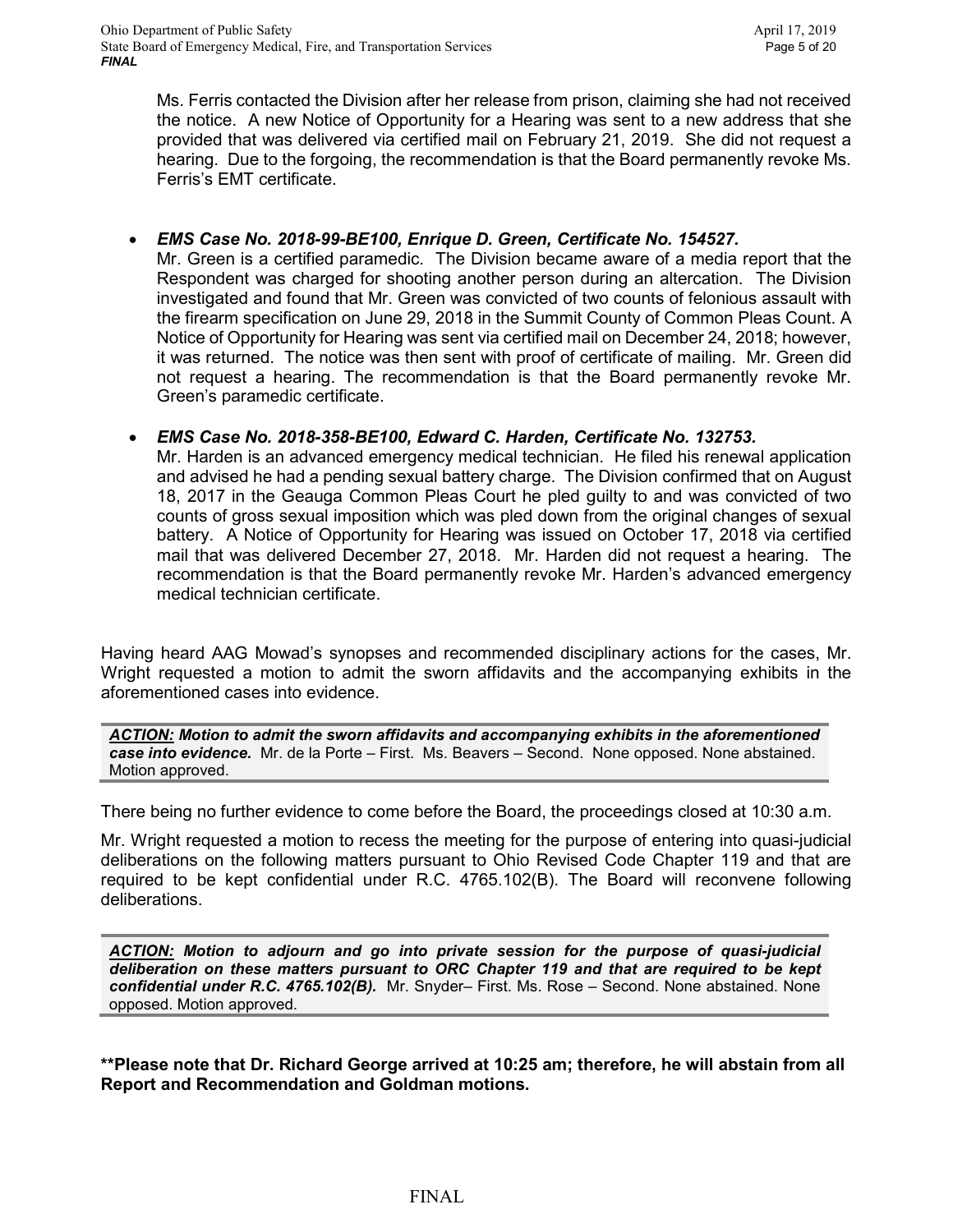#### **EMS Report and Recommendation Motion**

*ACTION*: *In the matter of EMS Case Number 2015-323-E300, Kaine J. O'Malley, Certificate Number 130603, I move that the Board issue an adjudication order approving the findings of fact, conclusions of law, and the recommendation of the hearing examiner to suspend Mr. O'Malley's certification for ninety (90) days.* Ms. Harris – First. Mr. Snyder – Second. None opposed. Mr. Allenstein and Dr. George - abstained. **Motion approved.**

*ACTION*: *In the matter of EMS Case Number 2017-637-E300, Nathaniel D. Knierien, Certificate Number 138263, I move that the Board issue an adjudication order approving the findings of fact and conclusions of law, and modify the recommendation of the hearing examiner to include revocation of Mr. Knierien's certificate. The reason for the modification is the hearing examiner limited the recommendation to denying certification renewal, and the sanction should include revocation.* Ms. Harris – First. Mr. Snyder – Second. None opposed. Mr. Allenstein, Mr. de la Porte and Dr. George - abstained. **Motion approved.**

*ACTION*: *In the matter of EMS Case Number 2018-623-E100, Bill L. Bitters, Certificate Number 141184, I move that the Board issue an adjudication order approving the findings of fact and conclusions of law and recommendation of the Hearing Examiner to uphold the summary suspension issued by the Board and modify the recommendation to include permanent revocation of Mr. Bitters' certificate to practice. The reason for the modification is that the Hearing Examiner did not specify this sanction in the report, and the findings of fact and conclusions of law support permanent revocation.* Ms. Harris – First. Mr. Snyder – Second. None opposed. Mr. Allenstein and Dr. George - abstained. **Motion approved.**

#### **EMS Goldman Motions**

*ACTION*: *n the matter of EMS Case Number 2017-145-BE100, Joseph M. Ruhlin, Certificate Number 96078, I move that the Board issue an adjudication order finding that Mr. Ruhlin has been convicted of Tampering with Records and Theft in Office, both felonies of the third degree and that Mr. Ruhlin's certification be permanently revoked.* Ms. Harris – First. Mr. Snyder – Second. None opposed. Mr. Allenstein and Dr. George - abstained. **Motion approved.**

*ACTION*: *In the matter of EMS Case Number 2017-161-BE100, Jason M. Zehe, Certificate Number 155454, I move that the Board issue an adjudication order finding that Mr. Zehe has been convicted of Domestic Violence and two separate counts of Violation of a Protection Order, all felonies, and that Mr. Zehe's certification be permanently revoked.* Ms. Harris – First. Mr. Snyder – Second. Mr. de la Porte - opposed. Mr. Allenstein - abstained. **Motion approved.**

*ACTION*: *In the matter of EMS Case Number 2017-364-E100, Tami K. Ferris, Certificate Number 127185, I move that the Board issue an adjudication order finding that Ms. Ferris has been convicted of Illegal Conveyance of Drugs of Abuse onto the Grounds of a Specified Government Facility, a felony of the third degree, and failing to report that conviction to the Board, and that Ms. Ferris' certification be permanently revoked.* Ms. Harris – First. Mr. Snyder – Second. None opposed. Mr. Allenstein and Dr. George - abstained. **Motion approved.**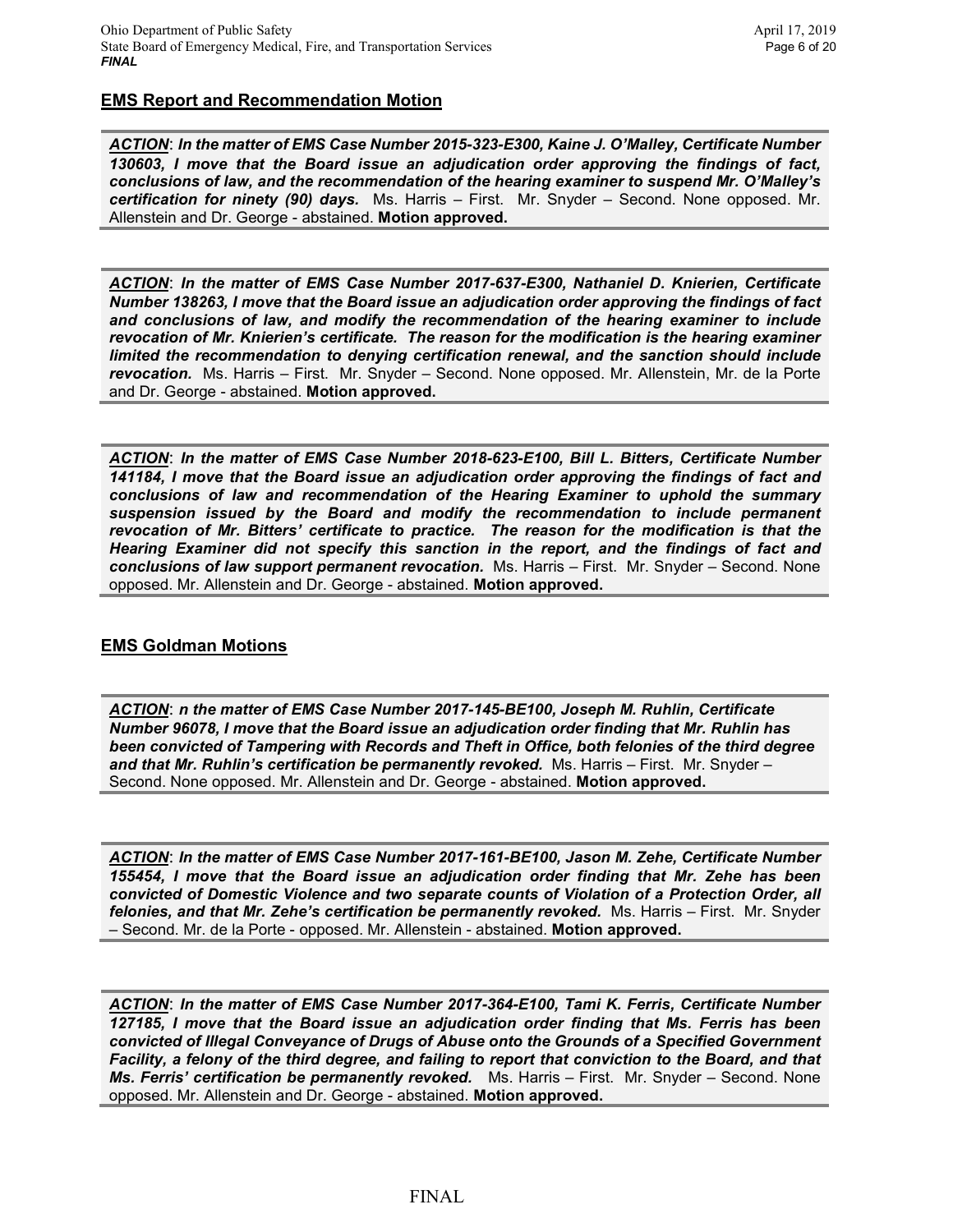*ACTION*: *In the matter of EMS Case Number 2018-99-BE100, Enrique D. Green, Certificate Number 154527, I move that the Board issue an adjudication order finding that Mr. Green has been convicted of two counts of Felonious Assault with Firearm Specifications and that Mr. Green's certification be permanently revoked.* Ms. Harris – First. Mr. Snyder – Second. None opposed. Mr. Allenstein and Dr. George- abstained. **Motion approved.**

*ACTION*: *In the matter of EMS Case Number 2018-358-BE100, Edward C. Harden, Certificate Number 132753, I move that the Board issue an adjudication order finding that Mr. Harden has been convicted of two felony counts of Gross Sexual Imposition and that Mr. Harden's certification be permanently revoked.* Ms. Harris – First. Mr. Snyder – Second. None opposed. Mr. Allenstein and Dr. George- abstained. **Motion approved.**

## **EMS Investigations**

*ACTION: Motion to adjourn and enter executive session for the purpose of discussing proposed disciplinary action against certificate holders pursuant to O.R.C. Section 121.22(G)(1) and pursuant to 121.22(G)(5) that involve matters required to be kept confidential under O.R.C. Sections 149.43(A)(2) and 4765.102(B).* Mr. Snyder – First. Ms. Rose – Second. None opposed. None abstained. **Motion approved.**

## **Roll Call**

.

| Mr. Thomas Allenstein             | Present | Ms. Susan Kearns             | Absent  |
|-----------------------------------|---------|------------------------------|---------|
| Mr. Kent Appelhans (V. Chair)     | Absent  | Mr. Mark Resanovich          | Present |
| Ms. Karen Beavers                 | Present | Ms. Julie Rose               | Present |
| Mr. Herb de la Porte              | Present | Dr. Hamilton Schwartz        | Present |
| Mr. David DeVore                  | Present | Mr. George B. Snyder         | Present |
| Mr. Geoff Dutton                  | Present | Dr. Thomas Tallman           | Absent  |
| Mr. Patrick Ferguson              | Present | Dr. Glen Tinkoff             | Present |
| Dr. Richard George *arrived 10:25 | Present | Mr. Kevin Uhl                | Present |
| Ms. Deanna Harris                 | Present | Mr. Jason Walsh              | Present |
| Ms. Ruda Jenkins                  | Present | Mr. Dudley Wright II (Chair) | Present |
| Mr. Aaron Jennings                | Present |                              |         |

*ACTION: Motion to accept the following Education Consent Agreement(s).* Ms. Harris – First. Mr. Resanovich – Second. Mr. Allenstein – Abstained. None opposed. **Motion approved.**

2019-112-E500

*ACTION: Motion to issue a Notice of Opportunity for Hearing for the following Medical Transportation cases.* Ms. Harris – First. – Second. Mr. Allenstein – Abstained. None opposed. Motion approved

2017-673-E500 2019-128-E700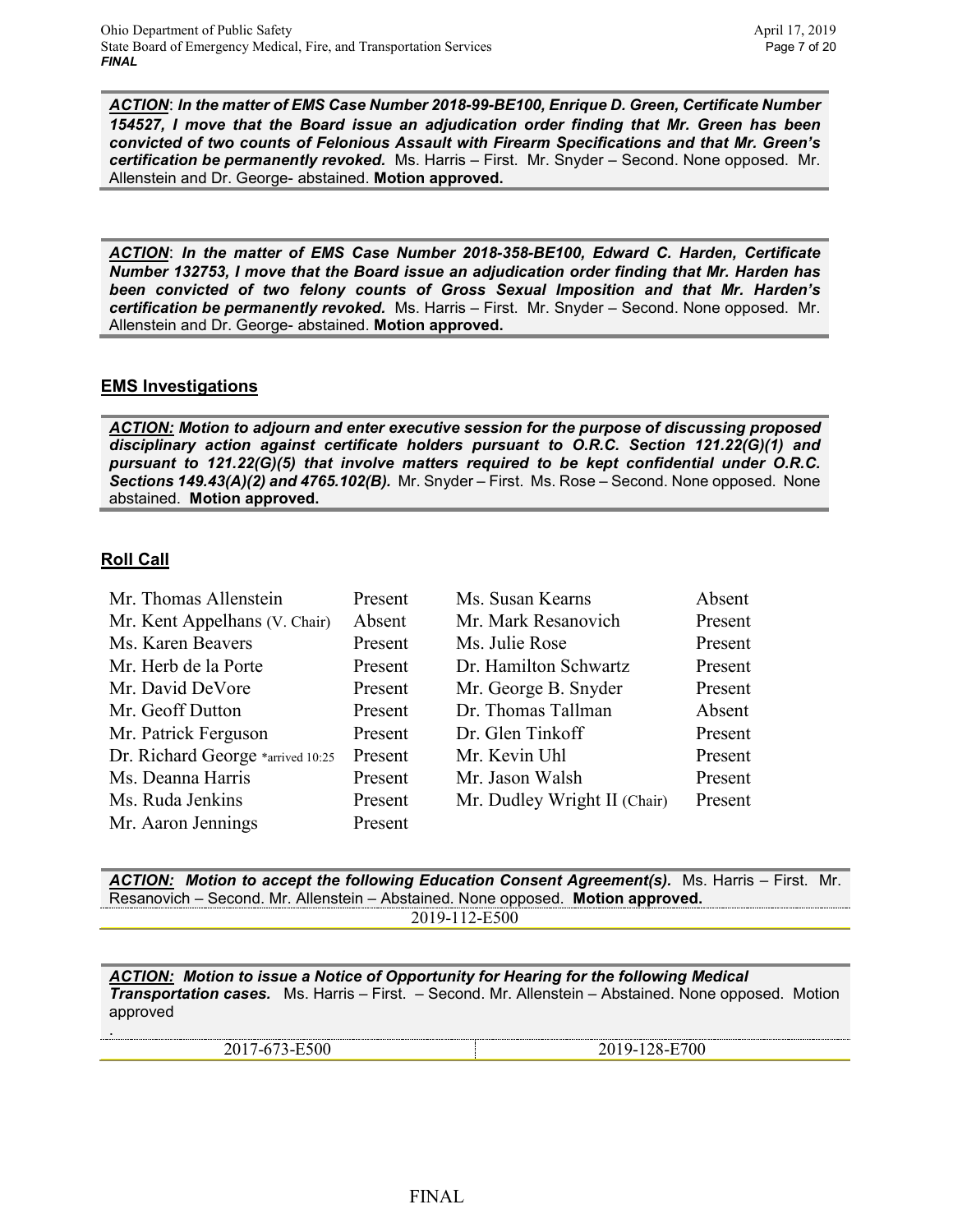*ACTION: Motion to accept the following Consent Agreement(s):* Ms. Harris – First. Mr. Resanovich – Second. Mr. Allenstein, Mr. de la Porte (2018-736-E100), Mr. Ferguson (2017-795-E400 and 2019-020- E500) – Abstained. None opposed. **Motion approved.**

| . .<br>$\sim$ 1.000 $\sim$ 0.000 $\sim$ 0.000 $\sim$ 0.000 $\sim$ 0.000 $\sim$ 0.000 $\sim$ 0.000 $\sim$ 0.000 $\sim$ 0.000 $\sim$ |               |                                            |
|------------------------------------------------------------------------------------------------------------------------------------|---------------|--------------------------------------------|
| 2016-020-BE100                                                                                                                     | 2018-589-E300 | $-2018$ -736- $E100$ *de la Porte abstain* |
| 2018-017-E300                                                                                                                      | 2018-590-E300 | $2017 - 795 - E400$ *Ferguson abstain*     |
| 2018-427-E300                                                                                                                      | 2018-628-E100 | 2019-020-E500 *Ferguson abstain*           |
| 2018-587-E300                                                                                                                      |               |                                            |

*ACTION: Motion to close the following cases due to lack of jurisdiction, referral to local medical director, deferral to department discipline, certifications have expired, or non-violations of ORC and/or OAC:* Ms. Harris – First. Mr. Resanovich – Second. None opposed. Mr. Allenstein – Abstained. **Motion approved.**

| -------------<br>___<br>$\sim$ | -------------<br>___<br>__ | $\sim$<br>$\sim$<br>. .<br>$-$ |
|--------------------------------|----------------------------|--------------------------------|
|                                |                            |                                |

#### *ACTION: Motion to close the following cases, individuals have met the stipulations of their Consent Agreements:* Ms. Harris – First. Mr. Resanovich – Second. Mr. Allenstein – Abstained. None opposed. **Motion approved.**

| $2014 - 383 - BE100$ *Rescind NOH* | 2016-162-E300 | 2016-414-E300 |
|------------------------------------|---------------|---------------|
| 2014-655-E500                      | 2016-231-E300 | 2016-422-E300 |
| 2015-403-E500                      | 2016-336-E400 | 2018-561-E100 |
| 2015-640-E300                      | 2016-382-E300 |               |

| ACTION: Motion to close the following cases. The Board accepts the surrendering of their                |               |               |                      |               |
|---------------------------------------------------------------------------------------------------------|---------------|---------------|----------------------|---------------|
| respective certificates to practice or teach. Re-open if re-applies: Ms. Harris – First. Mr. Resanovich |               |               |                      |               |
| - Second. Mr. Allenstein - Abstained. None opposed. Motion approved.                                    |               |               |                      |               |
| 2018-151-E300                                                                                           | 2018-689-E300 | 2018-717-E300 | $12018 - 740 - E300$ | 2019-104-E300 |

| 2018-591-E300 | 2018-705-E300 | 2018-727-E300 | 2019-064-E300 |
|---------------|---------------|---------------|---------------|
| 2018-667-E300 | 2018-706-E300 | 2018-739-E300 | 2019-070-E300 |

*ACTION: Motion to close the following case and to accept the voluntary surrender for permanent revocation of certificate(s).* Ms. Harris – First. Mr. Resanovich – Second. Mr. Allenstein – abstained. None opposed. **Motion approved.**

2017-099-BE100

*ACTION: Motion to close the following case(s). The individuals/entities did not meet the requirements of their consent agreement prior to certification surrender or certification expiration. Re-open if re-applies.* Ms. Harris – First. Mr. Resanovich – Second. Mr. Allenstein – Abstained. None opposed. **Motion approved.**

2016-155-E100 2016-320-E300

*ACTION: Motion to close the following case(s). The individuals were audited at their respective levels. Their respective certificate(s) to practice expired. Re-open if re-applies.* Ms. Harris – First. Mr. Resanovich – Second. Mr. Allenstein – abstained. None opposed. **Motion approved.**

2016-299-E300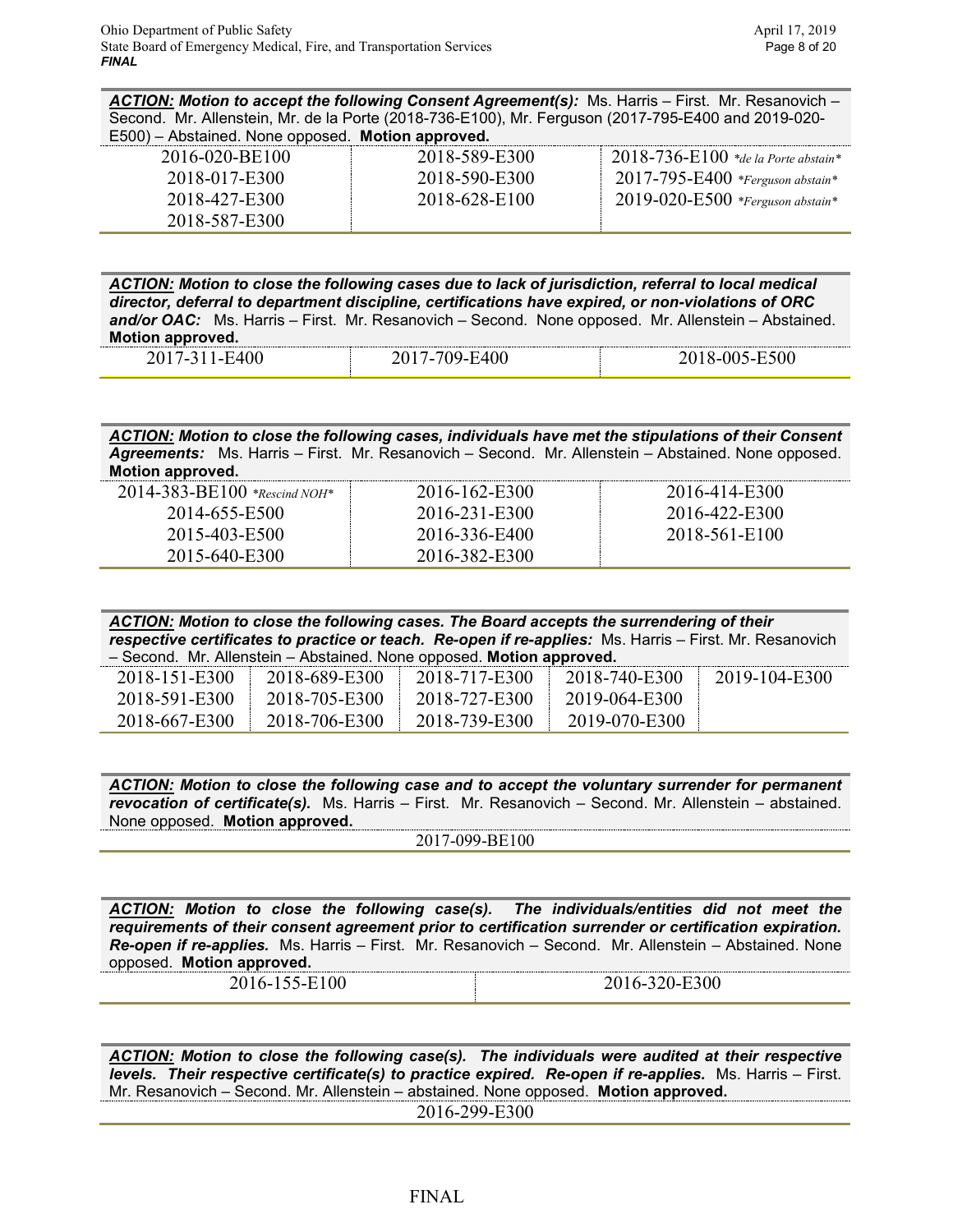*ACTION: Motion to close the following case(s) due to service issues with the Adjudication Order. The respective certificate to practice was revoked. Re-open if re-applies.* Ms. Harris – First. Mr. Resanovich – Second. Mr. Allenstein – abstained. None opposed. Motion approved.

2012-797-E300

*ACTION: Motion to close the following case(s) due to inactive service code(s). Re-open if re-applies.*  Ms. Harris – First. Mr. Resanovich – Second. Mr. Allenstein – Abstained. None opposed. **Motion approved.**

*ACTION: Motion to close the following cases due to one of the following reasons; inadvertently marked yes to conviction question, misdemeanor convictions which the Board has previously deemed "not involving moral turpitude," continuing education cases which now meet the requirements, non-patient care issues, and grandfathering issues of certification/conviction.* Ms. Harris – First. Mr. Resanovich – Second. Mr. Allenstein – Abstained. None opposed. **Motion** 

| provea. |     |  |
|---------|-----|--|
|         | 6 ' |  |

| 2016-206-BE100 | 2018-702-E700  | 2019-116-E100 |
|----------------|----------------|---------------|
| 2016-259-BE300 | 2018-712-E300  | 2019-117-E100 |
| 2016-601-E100  | 2019-012-BE100 | 2019-120-E100 |
| 2017-708-BE300 | 2019-078-E100  | 2019-122-E100 |
| 2017-757-E300  | 2019-079-BE100 | 2019-123-E100 |
| 2017-799-E300  | 2019-081-E100  | 2019-124-E100 |
| 2018-9-E400    | 2019-083-E100  | 2019-125-E100 |
| 2018-67-E500   | 2019-089-E100  | 2019-126-E100 |
| 2018-350-E300  | 2019-091-E100  | 2019-132-E100 |
| 2018-436-E300  | 2019-092-BE100 | 2019-141-E300 |
| 2018-514-E300  | 2019-093-E100  | 2019-150-E100 |
| 2018-598-BE100 | 2019-097-E100  |               |
| 2018-639-E700  | 2019-114-E100  |               |

# **EMFTS Board Chair's Report, Dudley Wright**

Mr. Wright expressed his appreciation for the Division of EMS Staff in making the retreat a success.

# **State EMS Medical Director Report, Dr. Carol Cunningham**

Dr. Cunningham reported a request for a new appointment into the Regional Physician Advisory Board (RPAB) membership.

# **RPAB**

- New appointments
	- o Dr. Matthew Roehrs, Region 1

*ACTION: Motion to appoint Dr. Matthew Roehrs (Region 1) to the Regional Physician Advisory Board.* Mr. Allenstein – First. Mr. Snyder – Second. None abstained. None opposed. Motion approved.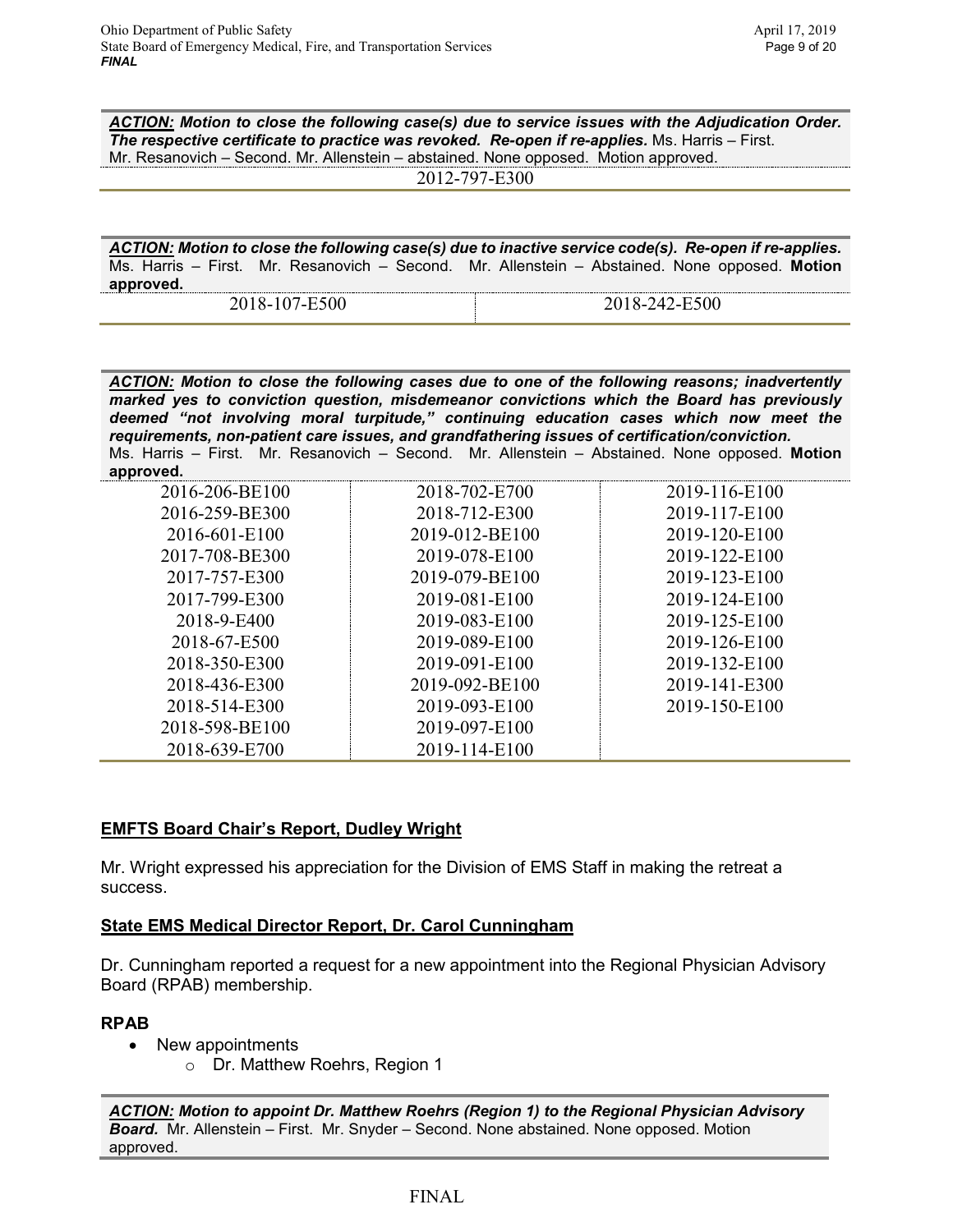Dr. Cunningham reported that there is a need for RPAB Region 8 and Region 7 membership.

The 2019 RPAB chair meeting's date has been amended to be held on Thursday, May 2, 2019 at 10:00 a.m. The subsequent RPAB chair meeting will be September 11, 2019 at 10:00 am.

The Department of Homeland Security First Responder Resource Group's annual meeting will be held May 7-9, 2019. If you should have any ideas or needs to communicate to this group, please contact Dr. Cunningham.

Dr. Cunningham will attend the National Association of State EMS Officials (NASEMSO), Medical Director Council meeting on May 13-14, 2019.

#### **EMS Staff Legal Counsel, Michael Wise**

Mr. Wise reported that he spoke to the Ohio Attorney General's office regarding the collection of unpaid fines. They will take all of our cases and will assess a fee on top of the unpaid fines; therefore, all matters will be referred to the Attorney General's office.

The individuals that can request an advisory opinion on whether their convictions are disqualifying for certification. At the Board retreat Mr. Wise reported that he referenced a 90-day requirement; however, it is actually a 30-day time frame. Mr. Wise requested a motion to delegate to Case Review the review of inquiries as to whether the parties have disqualifying criminal convictions if the 30-day timeline prevents the EMFTS Board from reviewing the matter.

*ACTION: Motion to delegate requests involving disqualifying criminal convictions to Case Review should the 30-day time frame prevent the EMFTS Board from reviewing the matter.*  Ms. Harris – First. Mr. Jennings – Second. None opposed. None abstained. Motion approved.

Mr. Wise reported that there are two rules for approval to file with the Joint Committee on Agency Rule Review and the Common Sense Initiative Office.

*ACTION: Motion to approve the filing of the Ohio Administrative Code Section 4765-4-03 (Required Reporting) with the Joint Committee on Agency Rule Review.* Ms. Harris – First. Ms. Rose – Second. None opposed. None abstained. Motion approved.

*ACTION: Motion to approve the filing of the Business Impact Analysis for the Ohio Administrative Code Chapter 766-5 (Medical Transportation) with the Common Sense Initiative Office.* Ms. Harris – First. Mr. Jennings – Second. None opposed. None abstained. Motion approved.

An EMFTS Board member inquired as to if a fee would be imposed if the Attorney General's office is unable to collect. Mr. Wise reported that there would be no out of pocket expenses to the Division of EMS if they collect the unpaid fines or if they do not collect the unpaid fines.

#### **Assistant Attorney General, Lidia Mowad**

Ms. Mowad reported that there is one pending matter for Gene Hackworth and there has not been a final decision.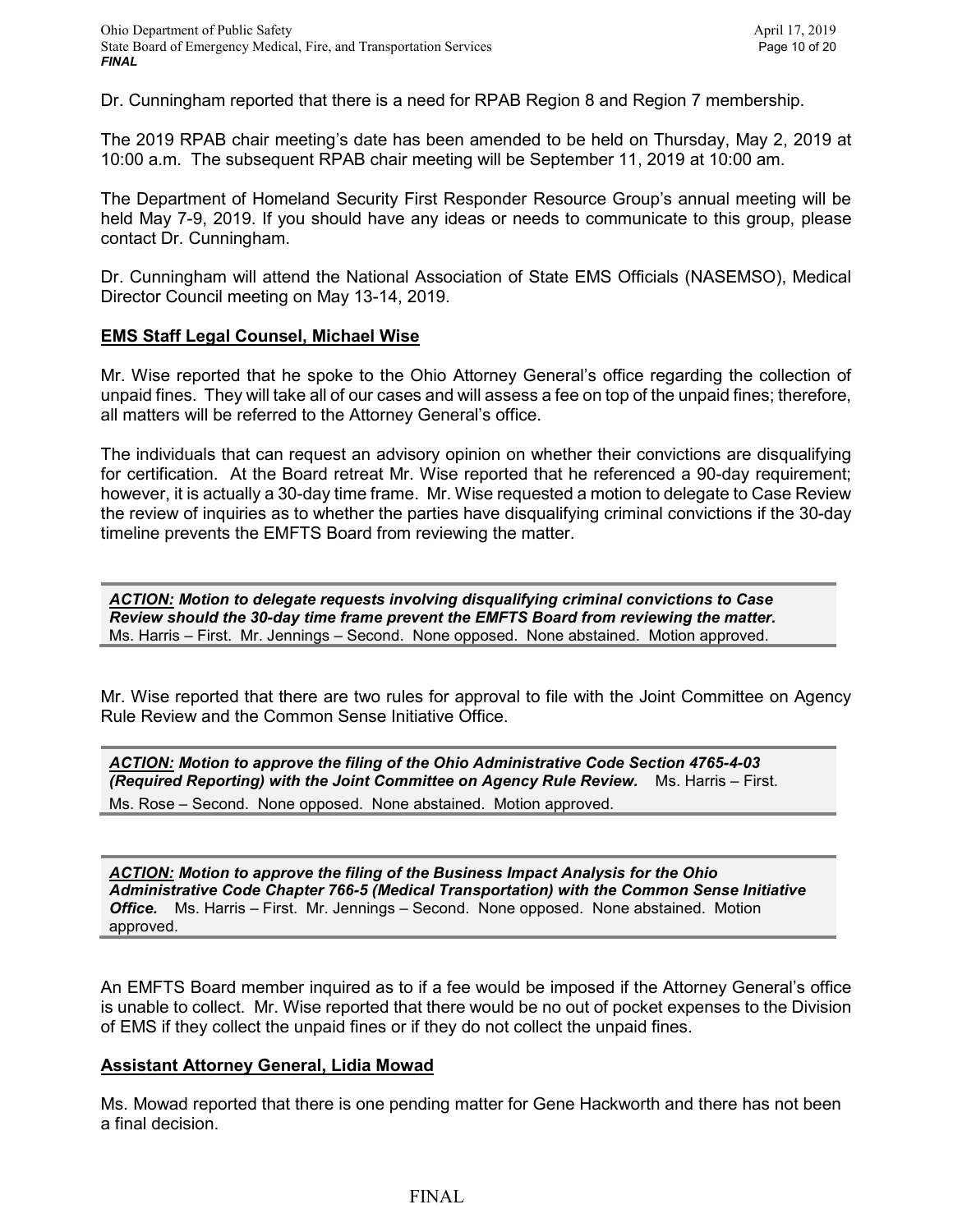The EMFTS Board voted at the February meeting to revoke Mr. Coyle's EMS certifications. Mr. Coyle has filed an appeal in this matter to the Montgomery Common Pleas Court. Ms. Mowad will represent the Board in this matter.

## **Executive Director and Staff Reports, Melvin House**

Executive Director House reported that all the EMFTS Board seats remained filled.

The Division of EMS Staff vacancies and new positions:

- Education Coordinator
- Medical Transportation Section due to the retirement of Connie White on March  $29<sup>th</sup>$  a person has been hired and scheduled to begin on April 29<sup>th</sup>.
- Testing Administration Professional 4
	- $\circ$  James Burke introduced Jayne Mayton who was promoted from an AP2 position to the AP4 position.
- Deputy Director Rob Wagoner introduced James Burke as the Chief of Education and Testing. He comes from OPATA, Director of Advanced Training.
- Investigator 1
	- $\circ$  Doug Edwards began work in March and is an asset to the Investigations section. He previously served the State of Ohio Medical Board.

Executive Director House reported that the new rules went into effect on April 1, 2019. EMS providers are required to complete the Rescue Task Force Awareness Training on the Ohio Department of Public Safety Training Campus. Due to the national attention this program has received, an additional version has been created for non-EMS providers and EMS providers who not certified in Ohio that is available on the EMS website.

Last summer the Division of EMS applied for the National Rural EMS and Care Conference sponsored by the Joint Committee on Rural Emergency Care that includes the National Organization State Office of Rural Health, the National Association of State EMS Officials, the National Rural Health Association and the National Rural Health Resource Center. The Division of EMS has been selected to host the 2021 National Rural EMS and Care Conference, a two-day conference with approximately 150 to 200 attendees. The Division is awaiting confirmation of the dates. The location will be somewhere in the Columbus area but has yet to be determined. With the Board member's assistance the Division will be identifying speakers.

## DEMS Database Projects

Phase 3 of the Education should be completed by May 2019. The EMS Agency/Management, phase 2, to be completed by June 2019.

Online Applications (instructor, certifications, accreditations, charters and CE sites; medical transportation) is a large project with a business case being initiated. The project to begin mid-2020.

## **EMSIRS Project,** Deputy Director Rob Wagoner

Mr. Wagoner reported that we are in the phase of testing and have accepted data from Digital Innovations® and have brought it over to the Ohio Department of Public Safety Training site to verify the integrity of the data. The process went well. A notice was sent to all of the EMS agencies advising them of this upcoming change beginning January 1, 2020. Eight pilot sites have been identified who is in the process of going through the identify manager phase to get access to participate in the pilot. Once approved IT will start to incorporate their data into a test database.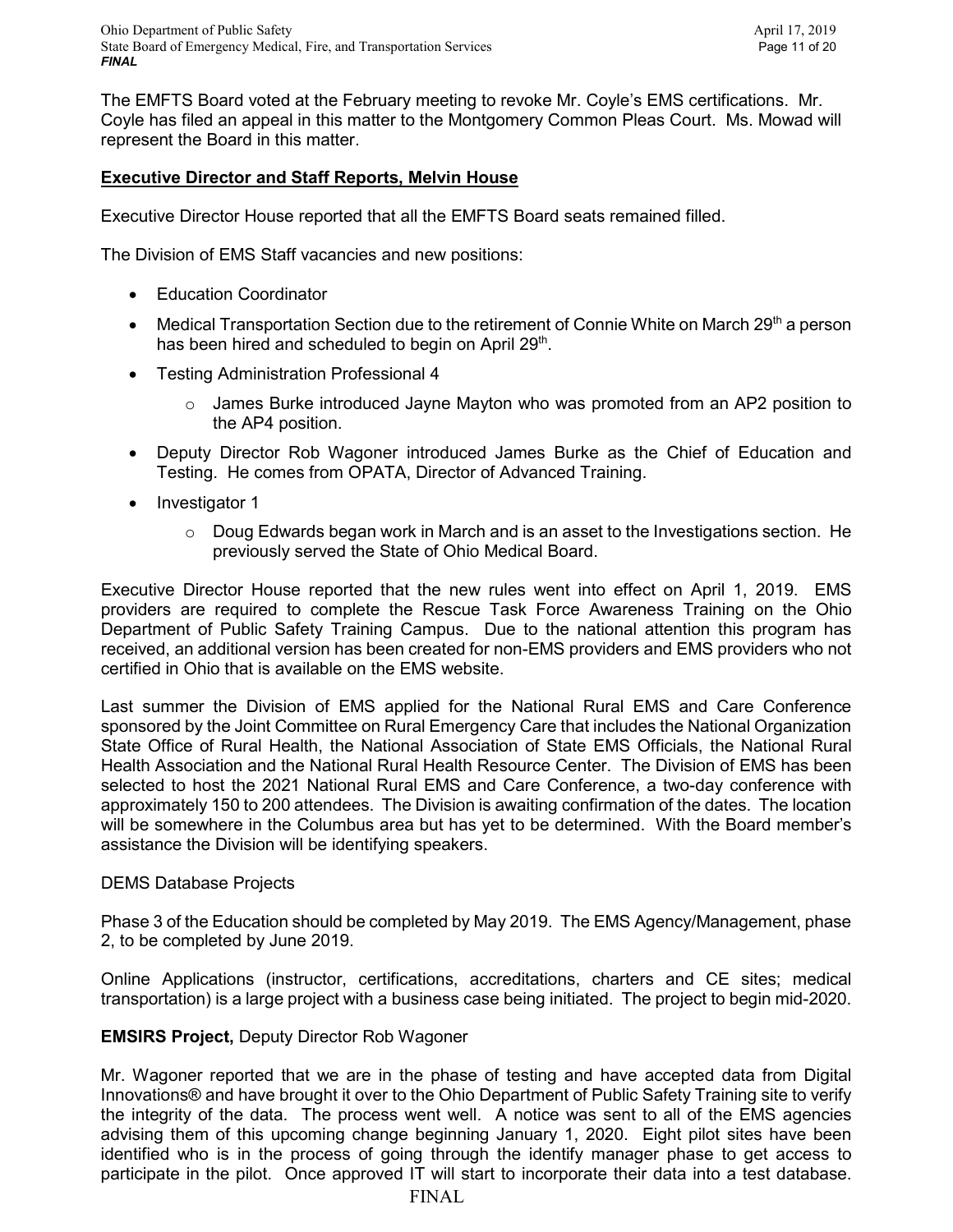ODPS IT has prepared a server that is ready to accept an estimated 700 gigabytes of EMSIRS data from 2016 to current. From July through December agencies will begin reporting directly to the new EMSIRS.

A new law was signed allowing Ohio to share data with the National EMS Incident System database (NEMSIS). Mr. Wise reported that his office is working on the contract with NEMSIS. Dr. Schwartz thanked everyone who participated in the law change so that we can share our data nationally.

## Executive Director Report, Melvin House

A conference call with the State Board of Pharmacy is scheduled on April 30, 2019. The issues to be discussed are as follows:

- Medical director's social security number and date of birth on the application issue with respect to the applications being stored at the agencies
- Narcan® protocol with medical director's name on the Narcan® boxes
- Mutual aid calls and the requirement of a wet signature of the drug provider
- Community paramedicine non-emergency drug administration license
- Inspections

Financial disclosures are due May 15, 2019. Ethics training is due by the end of December.

## **Legislative Report, Dan Fitzpatrick**

Mr. Fitzpatrick was unable to attend; therefore, Director House presented the legislative report.

The background checks passed the House, but then the Senate pulled the bill. Research was completed and found that twenty out of twenty-one states require background checks. Opportunities to add this to another bill are being looked at for inclusion of background checks.

Emergency Medical Responders (EMR's) were never included in the information protection and is currently being added to a bill.

SB7 – Temporary Occupational License for Active Military and spouses. If an individual moves to Ohio from another state that already holds a valid license from another state would be issued a temporary license for three years. This bill passed the Senate unanimously.

Executive Director reported that he met with the Pitchin-Green Fire Department in Springfield, regarding EMR's not being permitted to drive the ambulance to the scene. They only have 13 volunteers and this is a major issue for small departments.

## **EMS Exemption Requests, Jean Booze**

Jean Booze reported that there were three exemption requests. Two are dual certified requests military exemption; 2019-4-02 and 2019-4-03. Military documentation was received. There is one EMS only certification requesting an exemption due to medical hardship; 2019-04-05. Medical documentation was received. Staff recommends approval and requests a motion to approve.

*ACTION: Motion to approve the exemption requests of 2019-4-02 and 2019-4-03 due to being on active military duty and to approve the exemption request for 2019-0451 due to a medical hardship.*  Ms. Rose – First. Mr. Snyder – Second*.* None opposed. None abstained. Motion approved.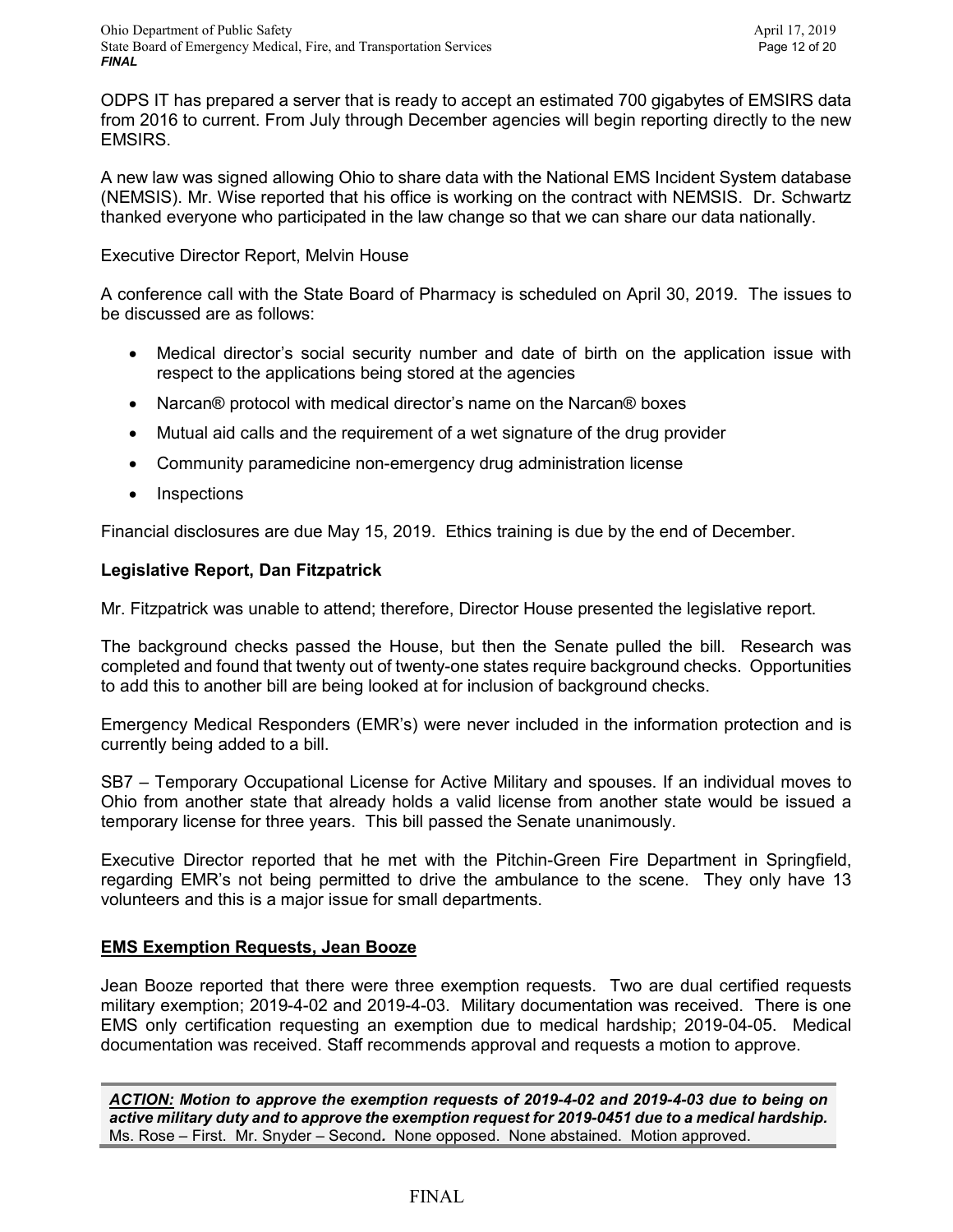Jean Booze reported that there was one voluntary surrender request from Mark Phillabaum, certification #21901, to voluntarily surrender his EMT certification as he is no longer practicing in EMS. Staff recommends approval and requests a motion to approve.

*ACTION: Motion to approve the exemption requests of 2019-02-2 and 2019-02-3 due to being on active military duty and to approve the exemption request for 2019-02-1 due to a medical hardship.*  Mr. Snyder – First. Ms. Rose – Second*.* None opposed. None abstained. Motion approved.

## **Education, Kris Miller**

Ms. Miller stated that the original Certificates for Approval were pulled from the EMFTS Board member's consent agenda due to some errors on the dates. The new Certificates of Approval were distributed to the Board members. Approval is requested for the updated Certificates of Approval presented to the Board.

*ACTION: Motion to approve the updated Certificates of Approval for the continuing education sites.* Mr. Jennings – First. Mr. de la Porte – Second*.* None opposed. Ms. Harris (2084), Ms. Jenkins (2363), and Mr. Snyder (2186) abstained. **Motion approved.**

### **Medical Transportation – Dave Fiffick**

Mr. Fiffick presented the list of medical transportation renewal applications with expiration dates of February, March, April, and May 2019. Staff is requesting a motion and approval pending a satisfactory inspection.

*ACTION: Motion to approve the medical transportation renewals with expiration dates of February 2019, March 2019 and April 2019 and May 2019; pending a satisfactory inspection.* Mr. de la Porte – First. Mr. Dutton – Second. None opposed. Mr. Allenstein (MedFlight), Ms. Jenkins (UC Medical Center) and Ms. Harris (MedFlight) -abstained. **Motion approved.**

Mr. Fiffick presented the list of medical transportation applications for 19 new ambulette services, 2 new BLS ambulance services and 1 new mobile intensive service. Staff is requesting a motion and approval pending a satisfactory inspection.

*ACTION: Motion to approve the 19 new ambulette services and 2 BLS ambulance services; pending a satisfactory inspection.* Mr. Resanovich – First. Mr. Jennings - Second. None opposed. Ms. Harris (250669), Ms. Jenkins (316595) - abstained. **Motion approved.** 

Mr. Fiffick presented the list of new headquarters medical transportation locations for 1 ambulette service and 1 air medical service. A new satellite locations for 3 ambulette and 3 ambulance services. Staff is requesting a motion for approval pending a satisfactory inspection.

*ACTION: Motion to approve the medical transportation new headquarters locations for 1 ambluette service and 1 air medical service; new satellite locations for 3 ambulette and 3 ambulance services.* Mr. Jennings – First. Ms. Beavers – Second. Mr. Allenstein (MedFlight) and Ms. Harris (MedFlight) - abstained. None opposed. **Motion approved.**

Mr. Fiffick presented the list of services that have requested a change in level of service. One from ALS to MoICU and one from MoICU to ALS. The ALS to MoICU requires an inspection. Staff is requesting a motion for approval pending a satisfactory inspection.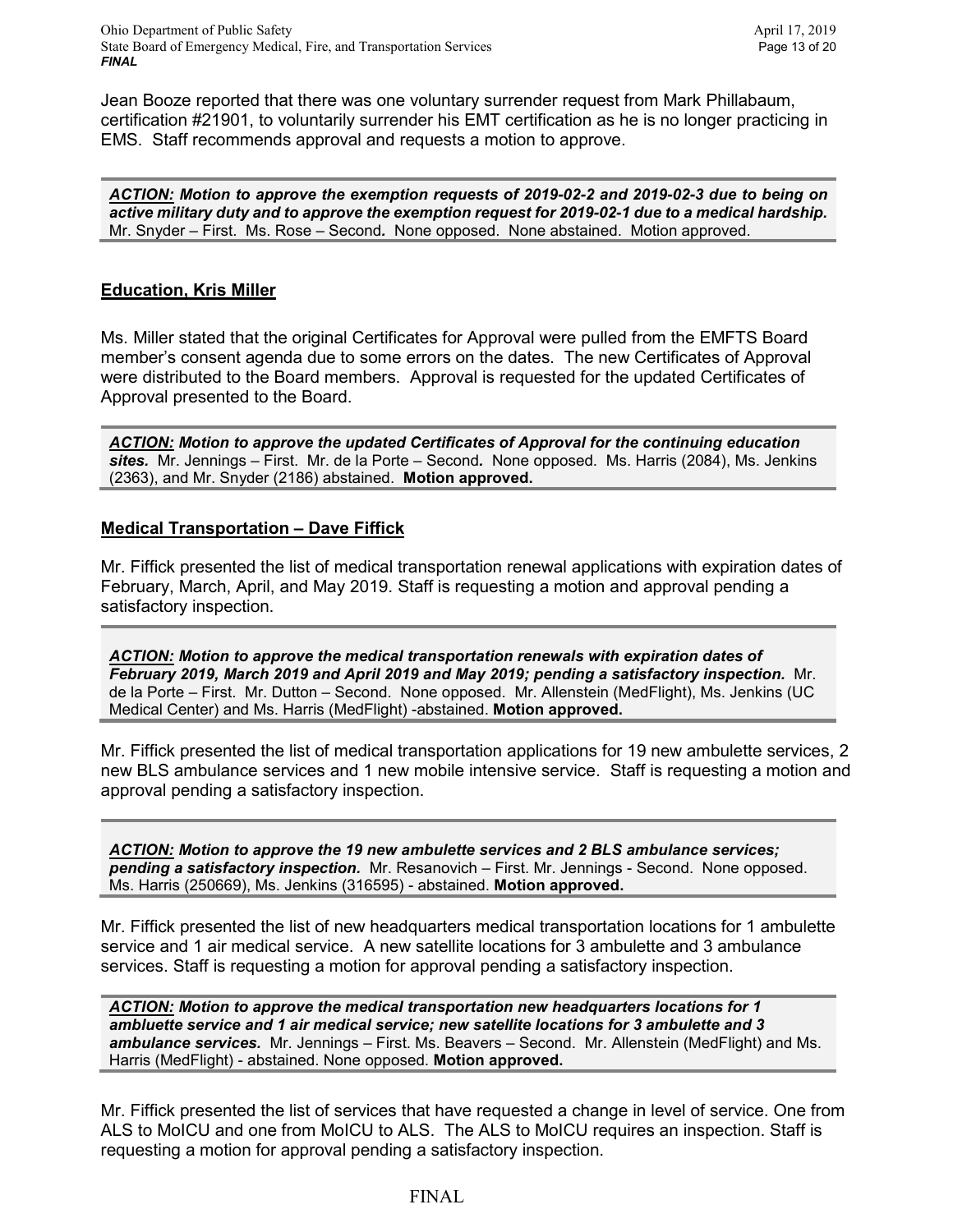*ACTION: Motion to approve the change in the level of service. One service is from an ALS to MoICU and one from MoICU to ALS; pending a satisfactory inspection for ALS to MoICU.* Mr. Jennings – First. Ms. Beavers – Second. None abstained. None opposed. **Motion approved.**

## **Grants, Johanna Burgess**

The 2018-2019 first grant cycle is now closed. The Division will reimburse all but \$19,879.24. Maple Heights has been awarded \$18,500 for a Stryker cot.

The 2019-2020 grant application period is now closed and the Division received the following:

- 774 Priority One grant applications
- 68 Board Priority grant applications
- 77 Economic Hardship grant applications
- 5 Traditional 2-5 Research proposals
	- o 3 RFP Topics
		- **Simulation-Bases Pediatric Curriculum**
		- The Effectiveness of Injury Prevention Interventions and Techniques
		- **The Evaluation of Costs and Resource Utilization of Trauma Related** Systems of Care

Ms. Burgess presented requests received from agencies to add to the training and equipment list.

- Qualitative Fit Test Kit
- ELK Lifting Cushion

A discussion ensued and it was decided that the EMFTS Board would require additional information before coming to a decision.

# **Board Committee Reports**

## **Trauma Committee, Diane Simon**

Ms. Simon reported that the committee met on March 13, 2019 and they had quorum. The software vendors gave a presentation of the new formatting. Information regarding this will be distributed as the Trauma Committee receives it.

The EMS Trauma Triage Decision Tree was revised in 2014 and has not been updated visually on the algorithm. The Trauma Committee requests approval of the revised EMS Trauma Triage Decision Tree.

*ACTION: Motion to approve the revised EMS Trauma Triage Decision Tree document.*  Mr. Jennings – First. Dr. Tinkoff – Second. None abstained. None opposed. **Motion approved.**

The Ohio Trauma Committee is engaged with the Burn Surge Committee. Dr. Cunningham will write the EMS section of the plan as well as developing the algorithms. The Trauma Committee will review the burn surge algorithm and identify any potential gaps.

A study is being created to look at run sheet availability upon arrival to the hospital. The doctors rely on this information and it is important to have better communication.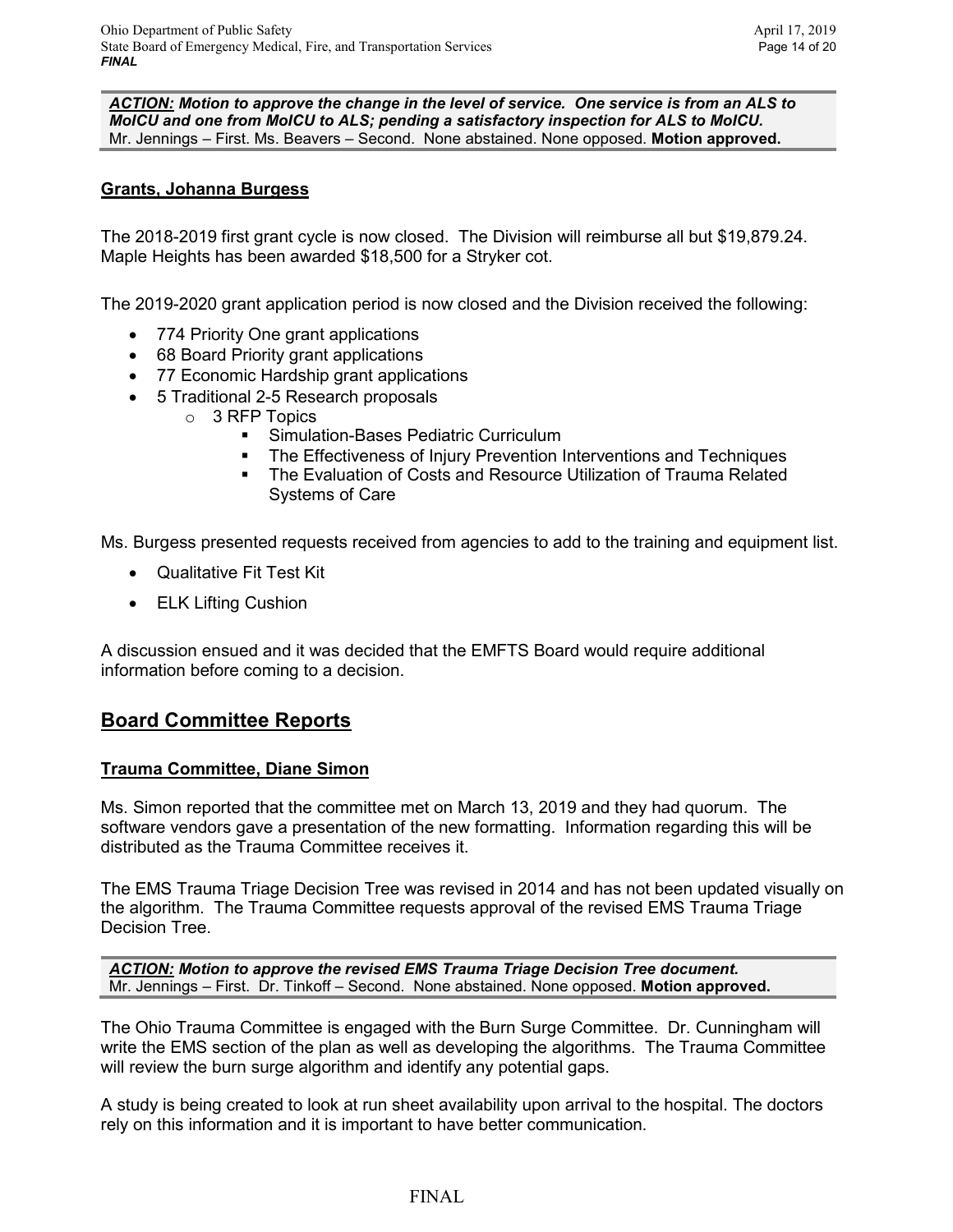Ms. Simon gave an update on the research grant to determine a competent workforce for prehospital and hospital personnel. A study conducted in 2003 on trauma education and certification had very little participation. They would like to improve distribution with an online survey.

The next Trauma Committee meeting is scheduled for May 8, 2019.

## **EMS Children Committee, Dr. Hamilton Schwartz**

Dr. Schwartz reported that the committee met on June 18, 2019 with a quorum.

Ohio EMSC is one of nine state programs to receive funding for the EMSC Pediatric Emergency Care Coordinator Learning Collaborative. An information and registration page has been established on the Ohio EMSC website; to date 60 agencies have registered their PECC with us. Upcoming events include a short survey of PECCs to determine educational needs and development of a webinar for fall 2019 for PECCs to describe how this role has impacted their agency's performance in treating pediatric patients.

The Pediatric Champion workgroup met on March 13, and established a workgroup to put together a survey for hospitals to determine needs for pediatric care in the emergency department. Future efforts will include increasing communication between hospital Pediatric Champions and pre-hospital PECCs. The Pediatric Disaster Preparedness Coalition will be working on a pediatric annex to the Ohio EMA disaster plan as part of the ASPR grant.

The Ohio EMSC Committee is reviewing the current State of Ohio EMS Pediatric Guidelines and Procedures Manual to ensure its compatibility with the NASEMSO National Model EMS Clinical Guidelines. Dr. Schwartz is coordinating this effort for Dr. Cunningham.

Joe Stack and Dr. Schwartz are working with the Ohio Department of Health to update the Emergency Guidelines for Schools document, ensuring accurate guidance is provided to school nurses and staff in responding to emergency situations in their schools.

Dr. Schwartz requested approval to appoint Laura Holdren to the committee.

*ACTION: Motion to appoint Laura Holdren to the EMS Children Committee.* Dr. Schwartz – First. Mr. Uhl – Second. None abstained. None opposed. Motion approved.

The next meeting will be held at the Ohio Department of Public Safety on June 18, 2019.

#### **EMS System Development, Deanna Harris**

Ms. Harris directed Board members to the "2016-2018 Public Safety Services Crash Involvement" document that was distributed to each of them. Ms. Harris thanked Mr. Wagoner and DEMS staff on a job well done in creating the presentation of the crash data at the February Retreat.

The committee had many discussions regarding the data being collected and how it is used. Deputy Director Wagoner and Ms. Morris have been asked to create a presentation on how to use data and the capabilities of EMSIRS.

Ms. Harris suggested topics for the 2019 EMS Medical Directors Conference:

- EMSIRS why capturing data is so important
- Non-transport data and why it is important
- How to access EMSIRS for quality data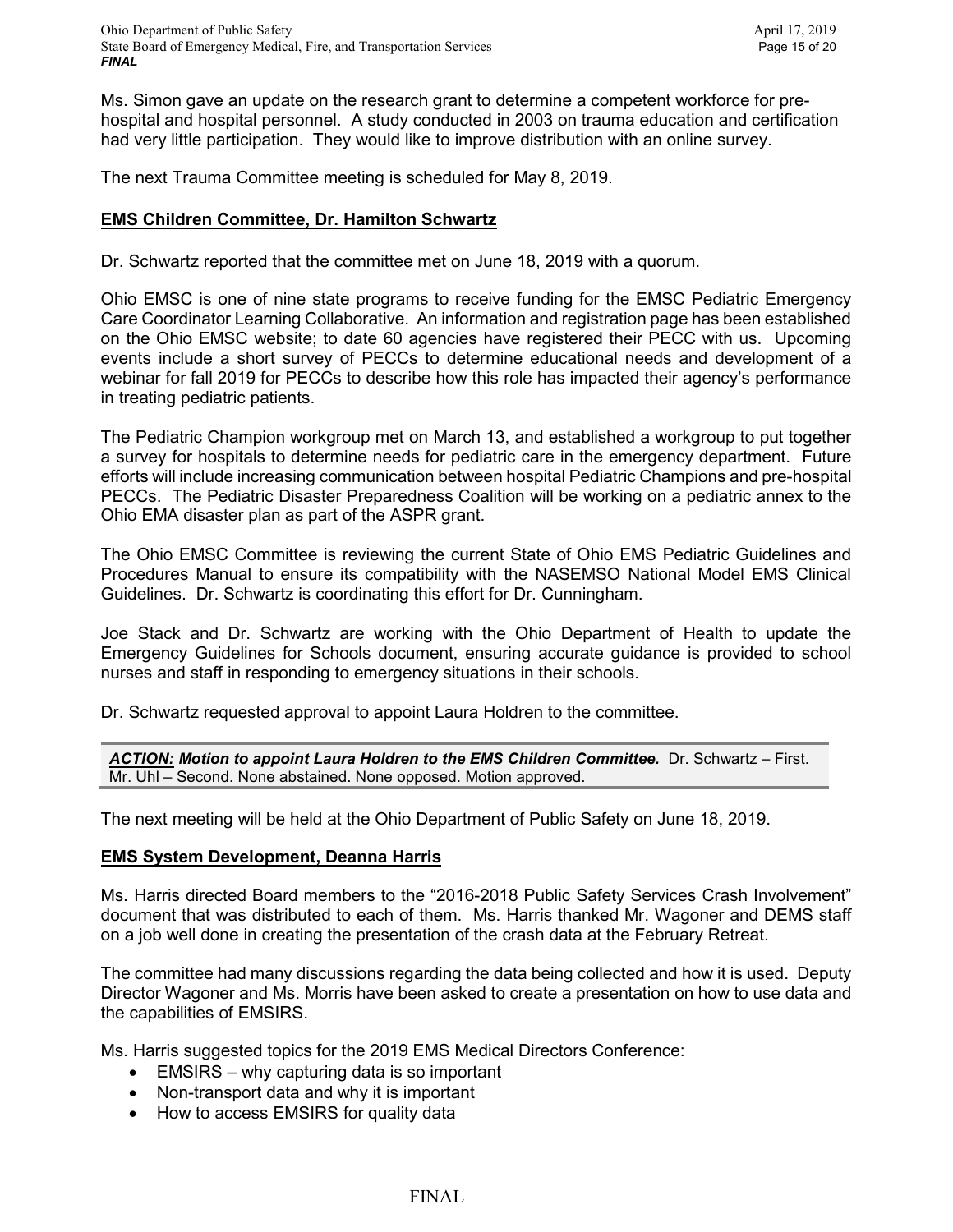The Ohio State Highway Patrol (OHP) is currently not gathering data on their OH1 crash reports whether intersections have pre-emptive signaling. The committee would like for OHP to include data on who was injured; EMS provider or citizen.

A letter is being created to send to the EMS Chiefs and vendors on how important it is to turn on the fields to capture non-transport data.

At this time an EMR cannot drive to the scene; however, they can drive to the hospital. A change is in process. Ms. Harris made a motion to include EMR's along with EMT's to require the completion of a driver emergency training course.

*ACTION: Motion to approve the requirement for an EMR along with EMT's to complete a driver emergency training course upon initial certification.* Ms. Harris – First. Mr. Dutton – Second. None abstained. None opposed. **Motion approved.**

\*\* Please note that a motion was previously approved to require EMT's to complete driver emergency training upon initial certification; however, is not in effect to date. In the next rule revision it will be a requirement for initial certification for both EMT's and EMR's to complete driver emergency training.

A document was included in the EMFTS Board packet from the National Safety Council about distracted drivers. It was suggested that 7 to 10 minute training videos with a 3 to 5 question survey be provided as in-house training on the EMS website. Ms. Harris requested input from the Board members. It is a concern of the Board to add additional mandatory continuing education.

Ms. Harris requested the appointment of Joshua Tilton and Clark Crago to the EMS System Development Committee. Ms. Harris stated that the committee is still under 15 members.

*ACTION: Motion to appoint Joshua Tilton and Clark Crago to the EMS System Development Committee.* Mr. de la Porte – First. Ms. Beavers – Second. Mr. Ferguson - abstained. None opposed. **Motion approved.**

The next meeting will be held at the Ohio Department of Public Safety on June 18, 2019.

#### **Homeland Security Subcommittee, Deanna Harris**

Ms. Harris stated that the committee did not meet in March due to no quorum. The committee may organize an RTF Conference.

The Ohio Emergency Management Agency is having a conference on April 30th and May 1<sup>st</sup>, at the Crown Plaza in Dublin, Ohio. There are many excellent speakers on the agenda. Should you wish to attend you will need to register.

Ms. Harris requested the appointment of Micah Stoll to the Homeland Security Subcommittee.

*ACTION: Motion to appoint Micah Stoll to the Homeland Security Subcommittee.* Mr. Resanovich – First. Mr. Dutton – Second. None abstained. None opposed. **Motion approved.**

There has been a lot of questions regarding mobile integrated healthcare community paramedicine and Ms. Harris requested the consideration in regenerating this ad hoc committee as it was previously sunsetted. A discussion ensued and there were conflicting opinions. It was decided that the EMS System Development Committee would discuss Mobile Integrated Healthcare.

The next meeting will be held at the Ohio Department of Public Safety on May 3, 2019.

## FINAL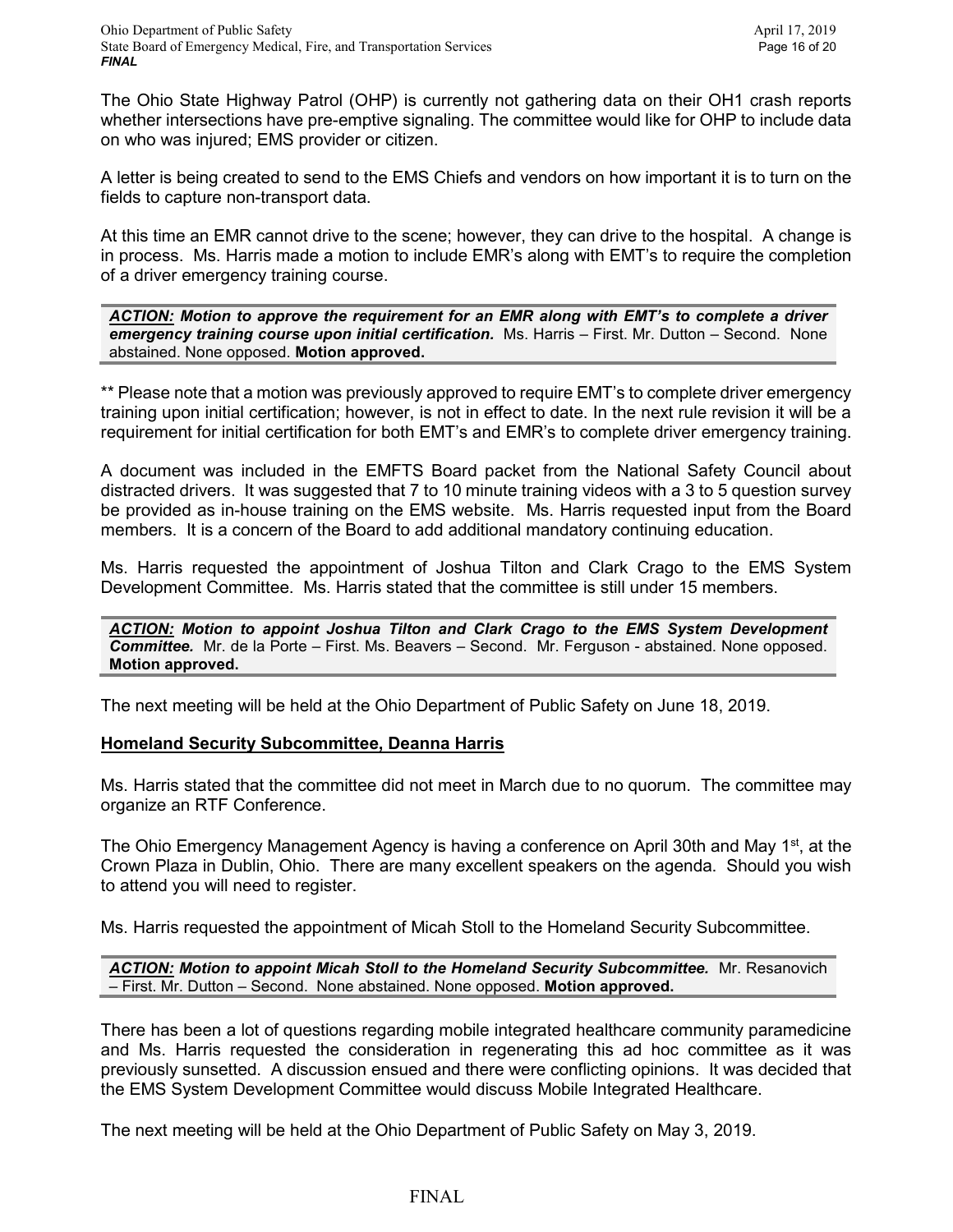### **EMS Rural Committee, Karen Beavers**

Ms. Beavers reported that the committee met April 16, 2019 and there was a quorum.

Ms. Beavers stated that many members volunteered for the EMS Scope of Practice Ad-hoc committee and the Human Resources Ad-hoc committee.

A discussion regarding volunteer recruitment retention of what has and has not been successful. Apollo Career Center is going to run a high school class for juniors and seniors to include firefighter I for iuniors and firefighter II for seniors and EMT Basic. A list is being compiled of high schools who offer classes.

Mr. Gildone announced that a federal bill, HB 1241, which gives volunteers a \$600 credit is slowly gaining some traction.

Ms. Beavers requested appointment of Todd Schroyer and Joshua Tilton for the Rural Committee.

*ACTION: Motion to appoint Todd Schroyer and Joshua Tilton to the Rural EMS Committee.*  Ms. Beavers – First. Mr. de la Porte – Second. Mr. Ferguson - abstained. None opposed. **Motion approved.**

The next meeting will be held at the Ohio Department of Public Safety on June 18, 2019.

#### **Education Committee, George Snyder**

Mr. Snyder reported that the committee met on April 16, 2019 and there was a quorum.

The topic of discussion was over ProTraining CPR in regards to CAPSE certification. There may be an issue. They are certified as an F2, which is live-in-person training. It was discussed that they would need to be an F5 to do CPR with the box and a webcam. They cannot do F5 training for skills verification. The accreditation manual is not very detailed. Mr. Snyder requested that Executive Director House send a letter to CAPSE requesting additional information. Mr. Snyder agreed to draft the letter and bring it forth at the June Board meeting.

Due to the number of requests for CPR program approval of the Board in the past couple of years, there has been a discussion regarding a change in the rules. The medical transportation rules would mirror the EMS rules and if they hold a CAPSE certification and it is taught at an accredited school or has national credentialing then the EMFTS Board would not need to approve the programs for CPR programs for ambulette personnel.

Other discussions included reciprocity and continuing education; however, no action was taken.

Mr. Snyder requested the approval of Tamara Wires resignation due to conflicts with other committees and appoint Joshua Tilton.

*ACTION: Motion to accept the resignation of Tamara Wires and appoint Joshua Tilton to the Education Committee.* Mr. Snyder – First. Mr. de la Porte – Second. Mr. Ferguson - abstained. None opposed. **Motion approved.**

The next meeting will be held at the Ohio Department of Public Safety on June 18, 2019.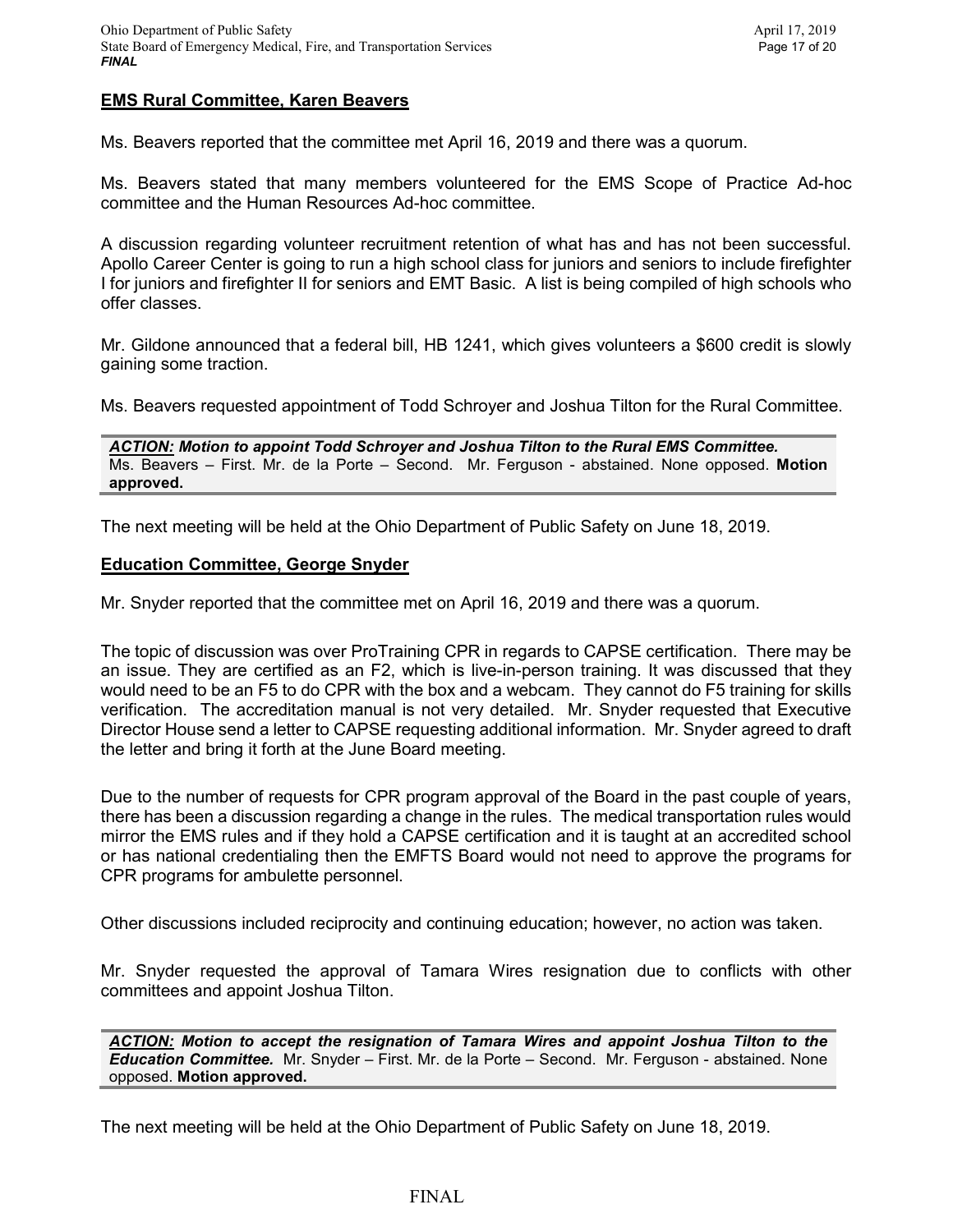### **Medical Oversight Committee, Geoff Dutton**

Mr. Dutton reported that the committee met April 16, 2019 and there was a quorum.

Mr. Dutton requested that Cynthia Annen's resignation be accepted and removed from the committee.

*ACTION: Motion to accept the resignation of Cynthia Annen and remove her from the Medical Oversight Committee.* Mr. Dutton – First. Mr. Snyder – Second. None abstained. None opposed. **Motion approved.**

The 2019 EMS Medical Director's conference is in the beginning stages of development and the committee is requesting items for the agenda or speakers.

The committee had a discussion regarding research of requests for waivers. Cleveland Clinic and Lake Health are requesting waivers.

The next meeting will be held at the Ohio Department of Public Safety on June 18, 2019.

#### **Medical Transportation Committee, Tom Allenstein**

Mr. Allenstein reported that the committee met on April 16, 2019 and there was a quorum.

A request was made to add a person to the committee; however, DEMS staff will research if the committee application was received from this person. Michael Jackson resigned from the committee.

The committee had a discussion about non-emergency pediatric ventilator transports. Currently, the Ohio EMS scope of practice does not allow transport of pediatric patients with ventilators. It was decided that the EMS for Children's Committee will look at this issue along with the Medical Oversight Committee and bring a recommendation to the Board.

The next meeting will be held at the Ohio Department of Public Safety on June 18, 2019.

#### **Critical Care Subcommittee, Julie Rose**

Ms. Rose reported that the committee met on April 16, 2019.

Members of the committee were advised that if they were not able to attend the meetings on a regular basis then they would be removed. Michael Jackson resigned from the committee as he is not in the industry any longer.

The committee has continued to make progress on the endorsement issue.

Ms. Rose requested an update regarding the status of the vehicle dependency on the KKK specs. Executive Director House reported that it is in the legislative request and on the high priority list and has not been able to move yet. He reminded the Board members that the organizations they represent can help move these items.

The next meeting will be held at the Ohio Department of Public Safety on June 18, 2019.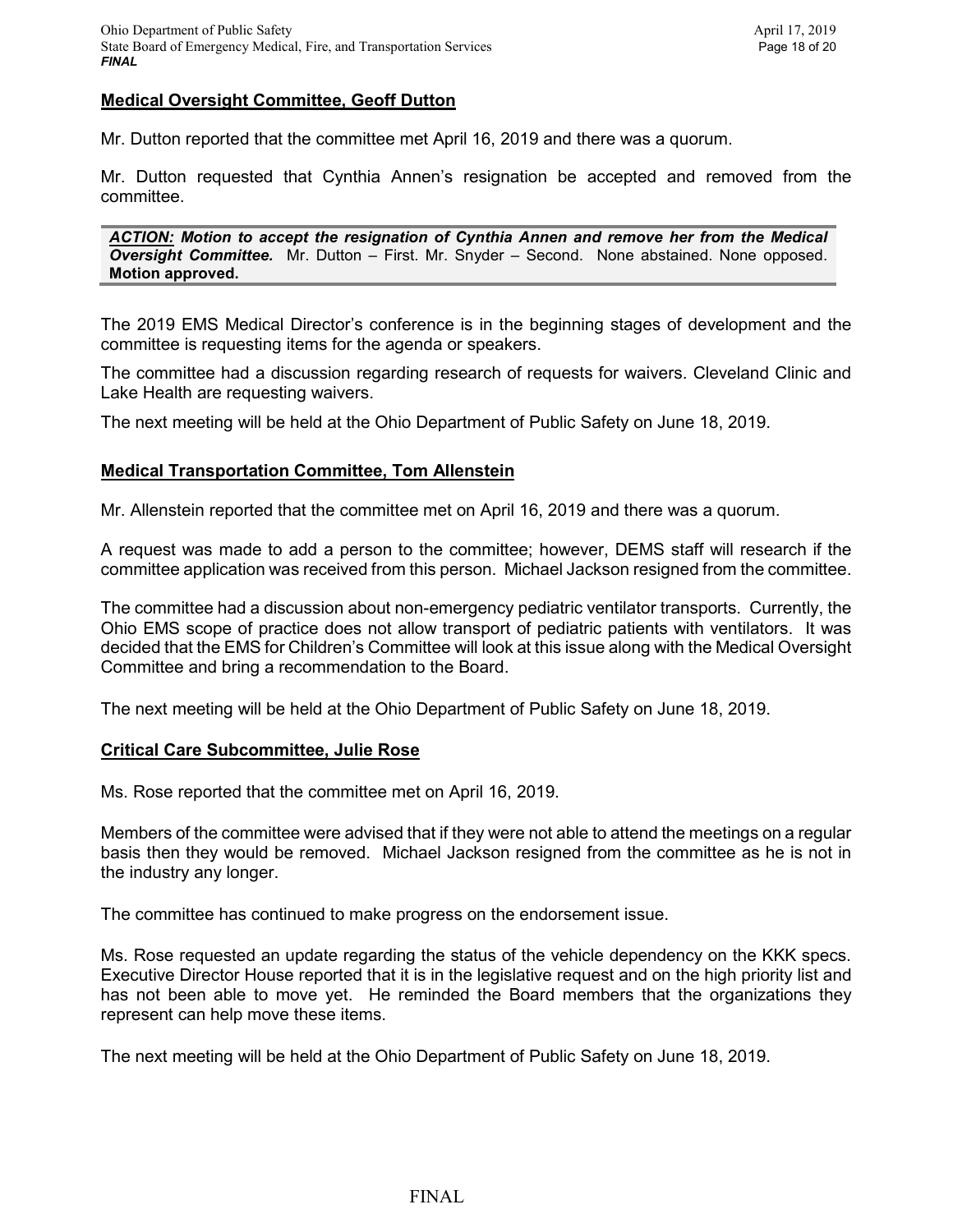### **Human Resources Ad-Hoc Committee**

Mr. Resanovich established the first meeting where they will establish their goals and objectives on May 21, 2019 at 10:00 am.

Mr. Resanovich made a motion to appoint Patrick Ferguson and Rick Annen to the Human Resources Ad-Hoc Committee.

*ACTION: Motion to appoint Patrick Ferguson and Rick Annen to the Human Resources Ad-Hoc Committee.* Mr. Resanovich – First. Mr. Dutton – Second. None abstained. None opposed. **Motion approved.**

#### **Scope of Practice Ad-Hoc Committee**

Mr. Uhl reported that members of the committee met on April 17, 2019.

The next meeting will be held on May 22, 2019 before the EMFTS Board meeting at 9:15 am in conference room 1101. Future meetings will be the day before the EMFTS Board meeting on June 18, 2019 at 9:30 am to 11:00 am.

### **EMS Star of Life Awards, Dr. Tallman**

Dr. Tallman was not in attendance, therefore, the DEMS coordinator of the EMS Star of Life Awards, Valerie Koker, reported that the selections were made for each of the categories. The ceremony will be held on May 22, 2019 after the EMFTS Board meeting beginning at 12 noon for the meet and greet and 1:00 pm for the ceremony.

#### **Old Business ~ none**

Deputy Director Wagoner reported that Passed Examination Results, Period of Validity document had been distributed to every Board member. Several months ago the Board discussed and approved 4765-8-05 of the time period of examination results to be valid in a 12-month period. An external agency decided to make them valid for a 24-month period. For individuals seeking their initial Ohio certification who completed a course that began prior to November 1, 2018, it was business as usual and, the examination results will be valid for 12 months. If they do not complete their initial certification within that window they will have to repeat the invalid portion. In all cases people are only permitted to test within a 2-year window that they completed the course which has not changed. There are students who complete their educational program between November 1, 2018 to June 1, 2019 who will be told by an external agency that their test results are valid for 2 years and they may gain national EMS certification; however, they will not be eligible for Ohio certification based on 4765-8-05. The DEMS staff is working with ODPS IT to identify and track their dates, examination attempts, results of exam; both cognitive and psychomotor examination.

Executive Director House requested a motion to approve the migration schedule on page 3 of the *Passed Examination Results Period of Validity* document to best accommodate those students who are in process of seeking initial Ohio EMS certification when this change in policy takes effect and to minimize any adverse impact on them, we recommend adoption of the following which is consistent with similar past NREMT considerations when test-related policies and processes were changed:

• All students who are currently in the testing process and seeking initial Ohio EMS certification will continue to have up to two years from their date of course completion to gain their initial